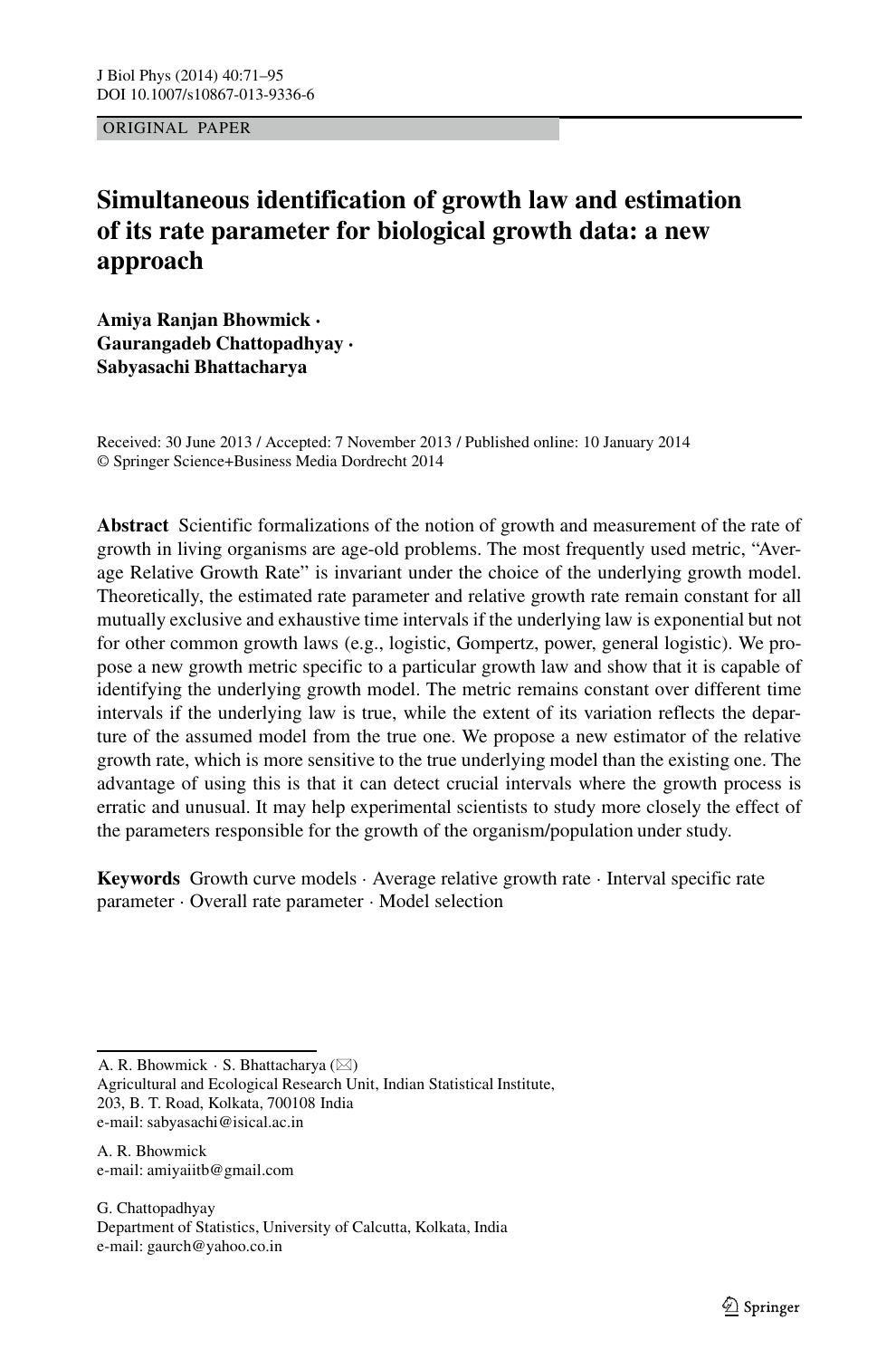# **1 Introduction**

Scientific formalization of the notion of growth in living organisms is an age-old problem. For a long time it has been a challenging issue for scientists to develop appropriate measures of growth or the rate of growth for living organisms. Such measures are receiving renewed importance in applied sciences, e.g., in zoology [\[1\]](#page-23-0), botany [\[2\]](#page-23-1), ecology [\[3\]](#page-23-2), population dynamics [\[4\]](#page-23-3), demography [\[5\]](#page-23-4), cell dynamics [\[6\]](#page-23-5), bacterial growth [\[7\]](#page-23-6), finance [\[5\]](#page-23-4) etc.

The sigmoid functions, Gompertz, General Logistic and General von Bertalanffy and their associate differential equations have applications to model self-limited population growth in diverse fields, e.g., sociology [\[8\]](#page-23-7), fish growth [\[9\]](#page-23-8), plant growth [\[10\]](#page-23-9) and tumor growth [\[11\]](#page-23-10). Particularly in the fisheries literature much has been discussed on models using von Bertalanffy growth law, including criticisms [\[12,](#page-23-11) [13\]](#page-23-12), testing for parameter differences [\[14,](#page-23-13) [15\]](#page-23-14), bioenergetic applications [\[16\]](#page-23-15) and re-parameterizations (see also [\[17,](#page-23-16) [18\]](#page-23-17)). There have also been theoretical approaches to define a general framework to study growth models and a new family of sigmoid growth functions has been introduced, namely, Trans-General Logistic, Trans-General von Bertalanffy and Trans-Gompertz [\[19,](#page-23-18) [20\]](#page-23-19).

Growth curve models are increasingly used in several areas of interdisciplinary research. For example, growth models play an important role in modeling the density regulation in abundance of natural populations. The growth models such as logistic, theta-logistic, Gompertz etc. have potential applications in population dynamics that may be used for predictions and forecasting extinctions. We shall mention some important applications of growth curve models in population ecology. Sibly et al. [\[3\]](#page-23-2) fitted theta-logistic law to model the population growth rate with density to 1780 time series of 674 species belonging to four taxonomic groups, namely, birds, mammals, bony fishes and insects from the Global Population Dynamics Database [\[21\]](#page-23-20). Similar studies have been carried out using other growth functions as well, e.g., theta-Ricker model and Gompertz model [\[22\]](#page-23-21); theta-Ricker [\[23\]](#page-23-22); Gompertz [\[24\]](#page-23-23). The theta-logistic models are often collectively used in applied ecology to estimate maximum sustainable yield targets  $[25]$ , temporal abundance patterns  $[26]$ , the most effective wildlife management interventions [\[27\]](#page-23-26), extinction risk [\[28\]](#page-23-27) and epidemiological patterns [\[29\]](#page-23-28). But, the selection of the true model is still inconclusive [\[30,](#page-24-0) [31\]](#page-24-1).

To understand the phenomenon of growth it is essential to understand the rate of growth associated with the process. Let us consider a growth process  $(X_t)$ ,  $(t$  being time), which could be cell evolution over time, time series data of population size/density, measurement of some phenotypic traits of plants/animals etc. In a particular time interval, we may distinguish two metrics associated with the growth process viz. "Absolute Growth Rate" (AGR) and "Relative Growth Rate" (RGR). AGR and RGR are defined as the rate of increment and the rate of relative increment respectively, between two time points (mathematically denoted by  $\frac{\Delta X_t}{\Delta t}$  and  $\frac{1}{X_t} \frac{\Delta X_t}{\Delta t}$  respectively). When they refer to a particular small instant of time (i.e.,  $\Delta t \to 0$ ) they are expressed as  $\frac{dX_t}{dt}$  and  $\frac{d\log X_t}{dt}$ .

A large number of growth processes are available in the quantitative theory of growth; (see [\[32\]](#page-24-2) for a fairly comprehensive review, also see [\[17,](#page-23-16) [33\]](#page-24-3)). Based on the RGR growth equations are usually classified into three broad categories: (a) RGR is constant (e.g., the exponential model); (b) RGR is decreasing with time (e.g., the Gompertz model); (c) RGR is decreasing with size (e.g., the logistic model). In real life, growth curves exhibit many other structures not covered by the above. Bhattacharya et al. [\[34\]](#page-24-4) reported a fish growth experiment with a bell-shaped RGR that does not fall into the above three categories. Banik et al. [\[35\]](#page-24-5) presented a barley biomass growth example with another unusual shape. Some other uncommon trends are observed in the demographic growth pattern in the census data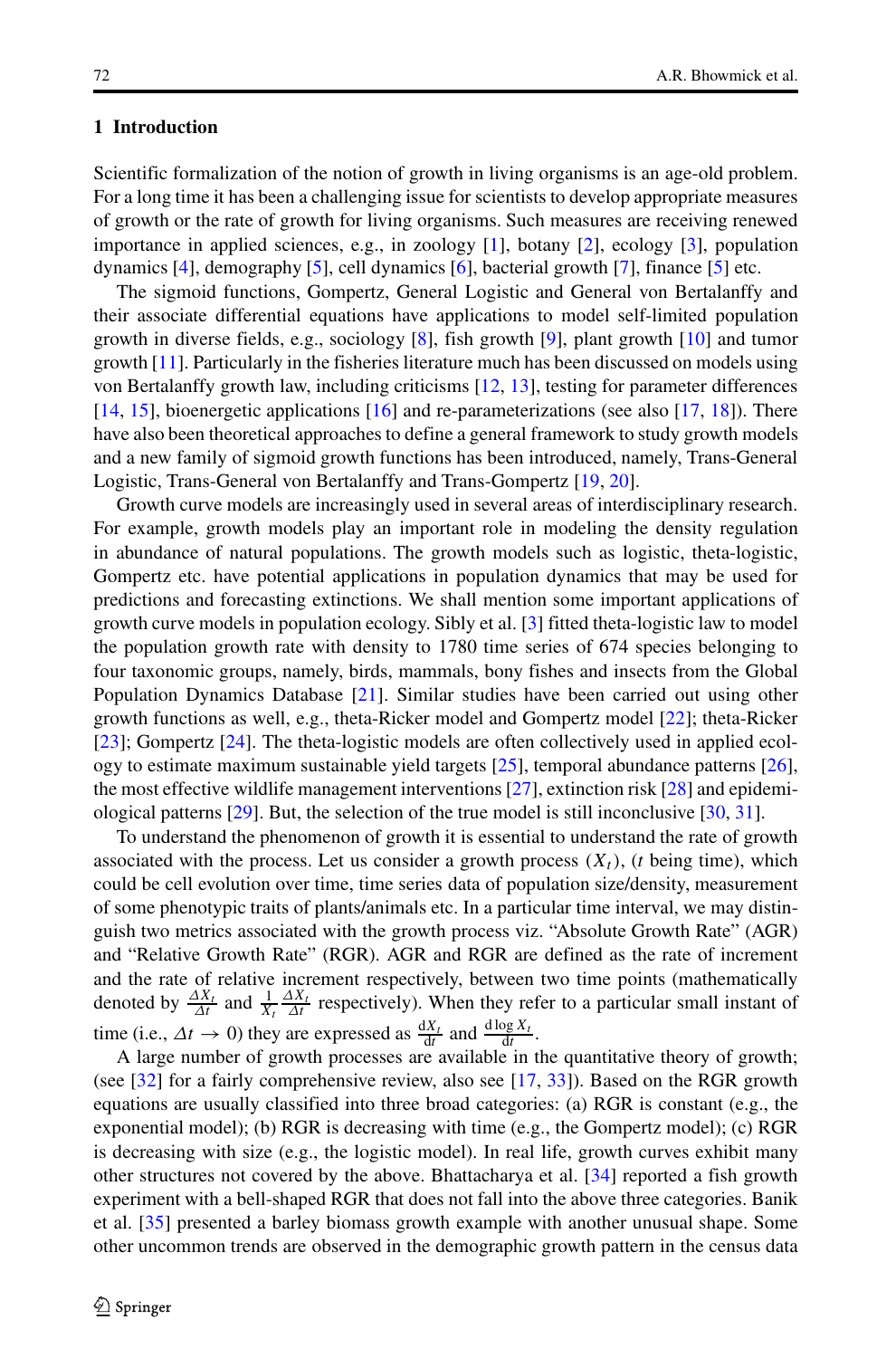from India, China and West Bengal, a state of eastern India. All these growth patterns can be captured through a generic framework, Exponential Polynomial Growth Curve Models [\[36,](#page-24-6) [37\]](#page-24-7).

The first systematic attempt to interpret the meaning of RGR, probably the most important tool to visualize the growth phenomenon, was proposed by [\[38\]](#page-24-8), following some earlier attempts made by [\[39](#page-24-9)[–42\]](#page-24-10). Fisher [\[38\]](#page-24-8) showed that whatever form of the growth curve may take, the average RGR (henceforth, ARGR) is given by the logarithmic increment of size measured at two consecutive time points. Ball and Jones [\[43\]](#page-24-11) and [\[44\]](#page-24-12) used the same ARGR metric but named differently, in their studies of two different growth processes. Fisher [\[38\]](#page-24-8) proved that whatever form the growth law may take, the mathematical expression for ARGR remains unaltered.

Even in a controlled experiment, the rate of growth is rarely uniform and in general is a complicated function of time [\[45\]](#page-24-13). As an example Rao [\[45\]](#page-24-13) considered AGR as a monotonic decreasing function of time during the period of growth, but replaced the original observation by initial size  $(X_0)$  and gain in growth (increments,  $\Delta X_t$ ). But, by the definition in most of the common growth laws, viz. Gompertz law [\[46\]](#page-24-14), logistic law [\[47\]](#page-24-15), Ricker growth law [\[48\]](#page-24-16), the RGR is some monotone decreasing function of time. Thus the metric seems more appropriate if the first observation and successive differences are replaced by  $log(X_0)$  and  $log\left(\frac{X_{t+1}}{X_t}\right)$  respectively. Rao [\[45\]](#page-24-13) transformed the original time scale by a function in such a way that the growth rate is uniform with respect to the chosen time parameter.

The key observations with Fisher's ARGR are,

- It remains invariant under any choice of the growth law and hence may fail to identify the underlying growth model best fitted to a given data set. It depends only on the increments of the process and does not depend on the parameters of the underlying model. So, ARGR is unable to indicate the extent of proximity of the given data to a particular model.
- As ARGR is invariant whatever the proximity of the given data to a particular model, the measurement errors affect the ARGR of different growth laws in the same amount. So the study of sensitivity of different growth laws under measurement error is not possible through ARGR.

The primary and most important aim of this paper is to construct a new metric that can be used for the characterization of the underlying true growth curve model that fits the data best (statistically) and also provide an estimate of the rate parameter corresponding to the identified model in specific time intervals. This is in contrast to employing the usual  $\mathbb{R}^2$ criterion, which can only serve the former purpose. Recall that, ARGR may be used as an estimate of RGR, when the underlying growth law between the two given time points is exponential; since RGR remains constant for all the mutually exclusive and exhaustive time intervals. Thus it is not reasonable to use it to estimate RGR for other growth laws e.g., Power, Gompertz, Logistic, Richards etc. where RGR at any instant of time is a decreasing function of time. So, when our new metric identifies the growth law to be a differing one from the exponential, we would need a new estimator of RGR.

The problem is to obtain some law which provides a specific, analogous version of the RGR metric that remains constant for all the time intervals with respect to the choice of the underlying model. We thus seek such a metric dependant on the parameters of the assumed growth law. This metric should also be able to characterize different growth laws, which was not possible so far through Fisher's ARGR. Thus, it should be constant over different time intervals if the underlying law is true while the extent of its variation should reflect the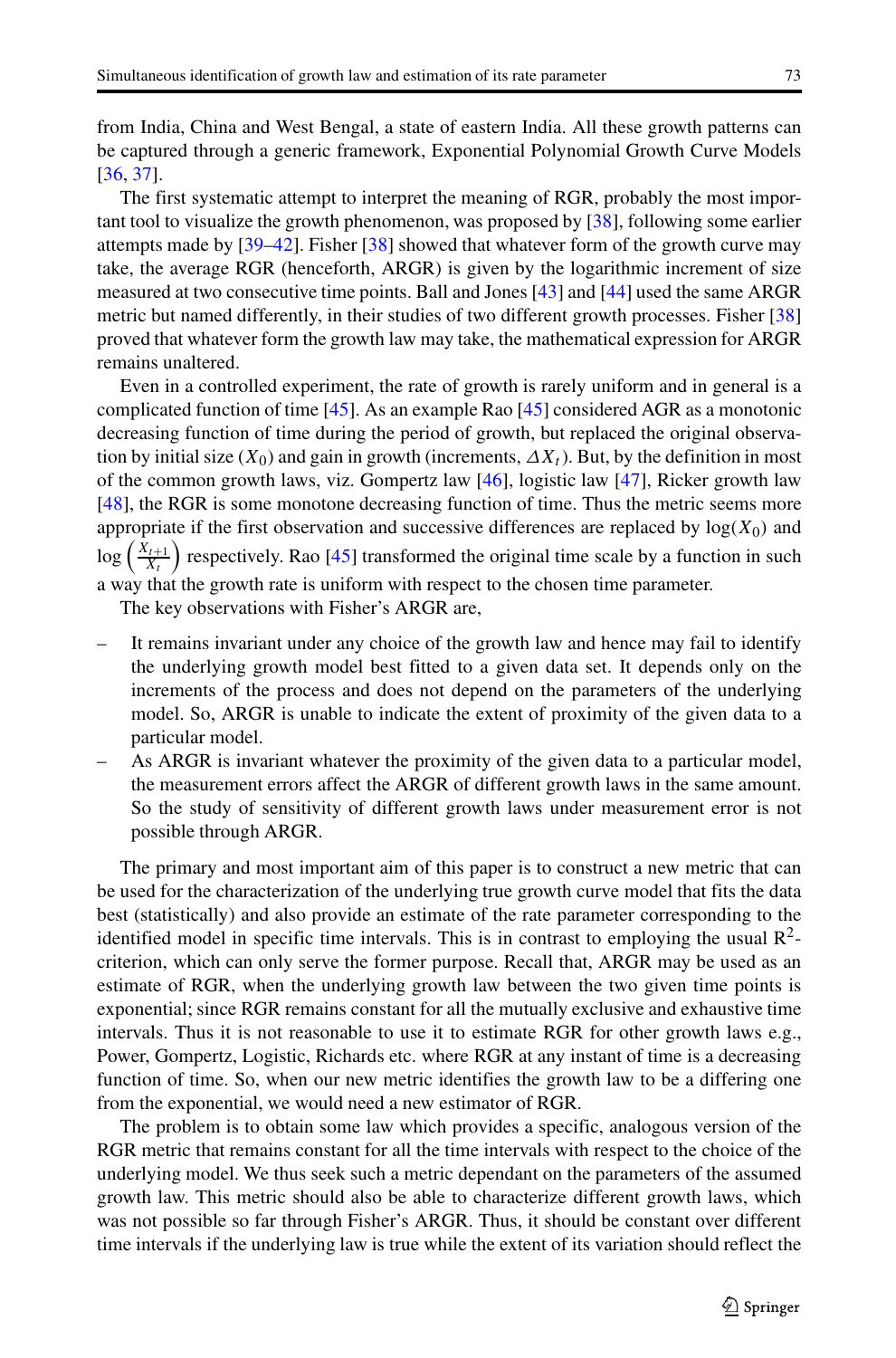departure of the assumed model from the true one. We also provide a new estimator of RGR based on the underlying true model.

The different sections of the article are organized as follows: In Section [2](#page-3-0) we develop and propose a metric of RGR and a corresponding mathematical formulation to identify the true model. We propose a general method of constructing a new estimator for RGR dictated by the adopted model. This approach is illustrated and examined using two popular growth laws, Gompertz and logistic on the data from a real life experiment of fish growth (Section [3\)](#page-7-0). In addition, two new growth models are proposed that are shown to have better performance on the real data sets than Gompertz and logistic using the proposed metric (Section [4\)](#page-10-0). A confirmatory check for the proposed method is provided in Section [5](#page-12-0) using bootstrap. We discuss the effect of measurement errors on the new metric (Section  $6$ ). In Section [7](#page-19-0) we discuss the usefulness and limitations of the proposed metric and conclude our discussion in Section [8.](#page-20-0)

# <span id="page-3-0"></span>**2 An extended metric**

The differential equation representing any growth law can be written as,

<span id="page-3-1"></span>
$$
\frac{1}{X_t} \frac{dX_t}{dt} = bg(t) \text{ or } g(X_t)
$$
 (1)

Fisher showed that ARGR i.e.,  $\int^{t_2}$ *t*1  $\left(1\right)$ *Xt* d*Xt* d*t* d*t* reduces to  $\frac{1}{\Delta t} \log \left( \frac{X_{t_2}}{X_{t_1}} \right)$ ) irrespective of the choice of the growth law (whatever the form of  $g(t)$  or  $g(X<sub>t</sub>)$ ). Recall that, for the exponential growth law, RGR is constant for all the time intervals and it is termed the rate parameter of the process. Hence, in this case, both RGR and ARGR have the same identical mathematical expressions. Now if we replace  $g(t)$  or  $g(X_t)$  by 1, then the solution of the [\(1\)](#page-3-1) leads to the exponential growth law that has the form,  $X_t =$ *X*<sup>0</sup> exp *(bt)*. This occurs because, *b* is identical to Fisher's ARGR for an exponential model in any specific time interval  $[t_1, t_2)$ . Observe that, if we consider the estimate of *b* in the right-hand side of [\(1\)](#page-3-1) for different time intervals, then it should be theoretically constant if the underlying model is true and this can be taken as an analogue of ARGR for other growth laws. We will use this simple extension to characterize different growth laws.

**Definition 1** *b* in [\(1\)](#page-3-1) is defined as the "Overall Rate Parameter" (ORP) when computed for the entire interval for the experimental time frame.

**Definition 2** "Overall Rate Parameter" estimated on the basis of one specific time interval is called the "Interval Specific Rate Parameter" (ISRP) for that interval, which will be denoted by *b(Δt)*.

#### 2.1 Definition of the new metric

Richards [\[49\]](#page-24-17) was probably the first to realize the utility of using a growth law dependent metric to measure the growth rate. He introduced a metric that depends on his well-known Richards model. He derived the growth rate as an "Average Absolute Growth Rate" per unit change of size over the entire growth process. We extend this idea by simply replacing the above AGR by RGR that yields another measure as defined below: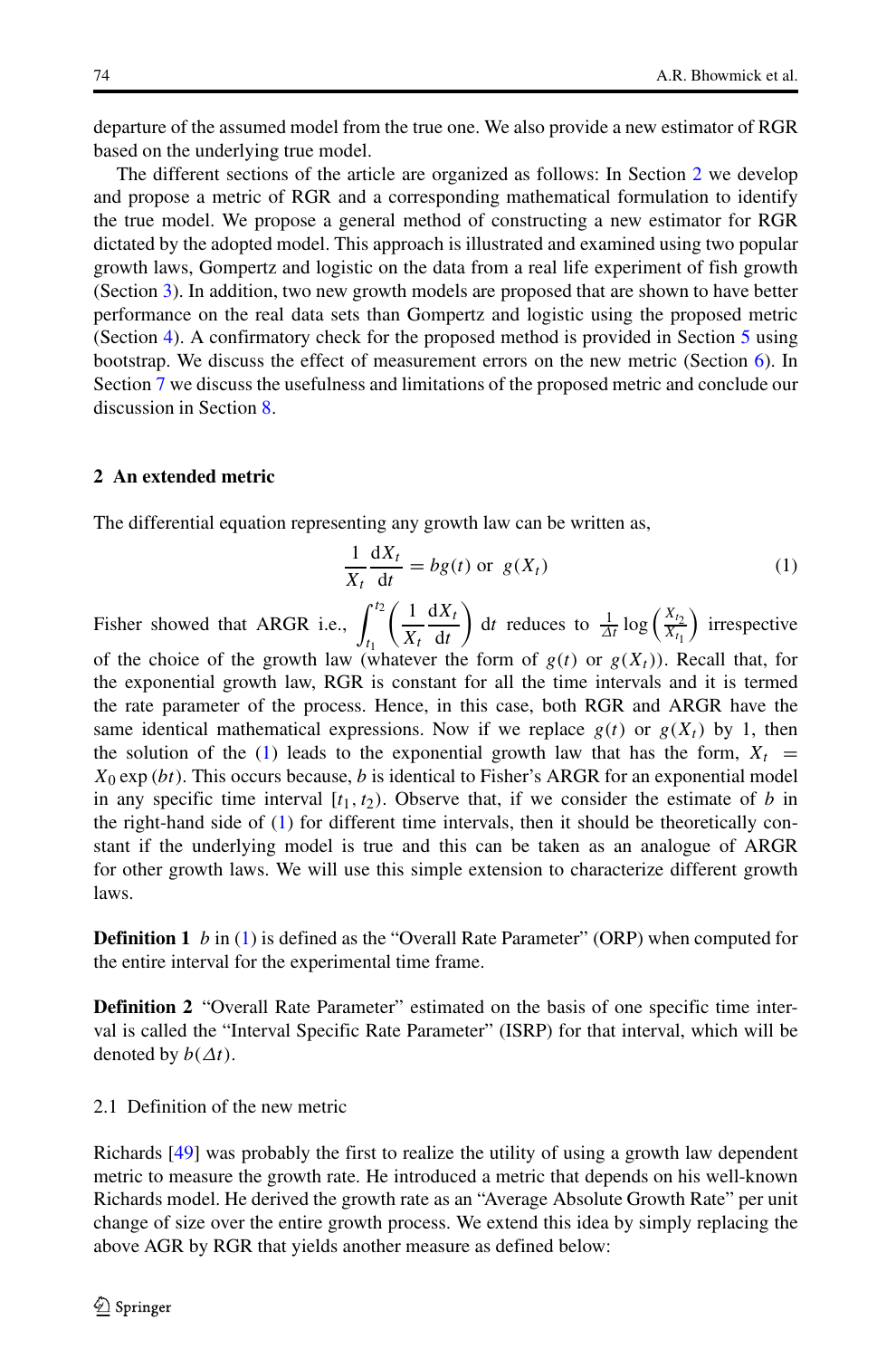**Definition 3** We define the "Average Rate of Relative Growth Rate (ARRGR)" over a new transformed time axis *τ* , defined as  $J_{\tau_1}^{\tau_2} \left( \frac{dR_t}{dt} \right) dt$ , where  $R_t = \frac{1}{X_t} \frac{dX_t}{dt} = RGR$  and  $[\tau_1, \tau_2]$  is the transformed time interval from  $[t_1, t_2)$  when we consider RGR as a function of time but not size.

**Definition 4** We consider the ISRP or  $b(\Delta t)$  specific to the model, as the weighted sum of RGR over the unit time interval and can be expressed as  $b(\Delta t)$  =  $\frac{1}{\Delta t}$   $\int_{t_1}^{t_2}$  $w(t)\left(\frac{1}{X_t}\right)$ d*Xt* d*t* d*t*, where  $w(t) = g(t)^{-1}$  or  $g(X_t)^{-1}$ ;  $g(t)$  or  $g(X_t)$  is defined as in [\(1\)](#page-3-1) and  $\Delta t = t_2 - t_1$ .

- 2.2 Calculation of ISRP
- 1. There are some growth laws that can be represented in the form,

<span id="page-4-0"></span>
$$
X_t = a e^{b\phi(t)} \tag{2}
$$

Then ISRP can be computed as,

<span id="page-4-1"></span>
$$
b(\Delta t) = \frac{1}{\phi(t + \Delta t) - \phi(t)} \ln \left( \frac{X_{t + \Delta t}}{X_t} \right)
$$
 (3)

This immediately follows from the expression  $\ln X_t = \ln a + b\phi(t)$  obtained by taking the logarithm of [\(2\)](#page-4-0). Using Taylor's series expansion for *φ(.)* up to the first and second degree terms in [\(3\)](#page-4-1), we obtain the following approximation of ISRP,

(a)

$$
\frac{1}{\Delta t \phi'(t)} \ln \left( \frac{X_{t + \Delta t}}{X_t} \right) \tag{4}
$$

(b)

$$
\frac{2}{\Delta t (2\phi'(t) + \phi''(t))} \ln \left( \frac{X_{t + \Delta t}}{X_t} \right) \tag{5}
$$

We can easily check that, exponential, power and Gompertz laws are of the form  $(2)$ and the expression for ISRP can be obtained easily.

2. From general differential equation [\(1\)](#page-3-1) we have the following integrated form,

<span id="page-4-2"></span>
$$
X_t = f(b, \theta, t) \tag{6}
$$

where *b* is the ORP and  $\theta$  represents other interpretable parameters determined by growth equation [\(6\)](#page-4-2), implying that  $X_{t+\Delta t} = f(b, \theta, t + \Delta t)$ , which yields,

$$
b(\Delta t) = \psi(X_t, X_{t + \Delta t}, \theta, t) \tag{7}
$$

for some function *ψ(.)*

3. ISRP can be calculated in the following way also. From [\(1\)](#page-3-1) it is implied that,

$$
\int_{t_1}^{t_2} \frac{1}{X_t} \frac{dX_t}{dt} dt = b \int_{t_1}^{t_2} g(t) dt
$$

$$
\Rightarrow b(\Delta t) = \frac{\int_{t_1}^{t_2} \left(\frac{1}{X_t} \frac{dX_t}{dt}\right) dt}{\int_{t_1}^{t_2} g(t) dt}
$$
(8)

 $\textcircled{2}$  Springer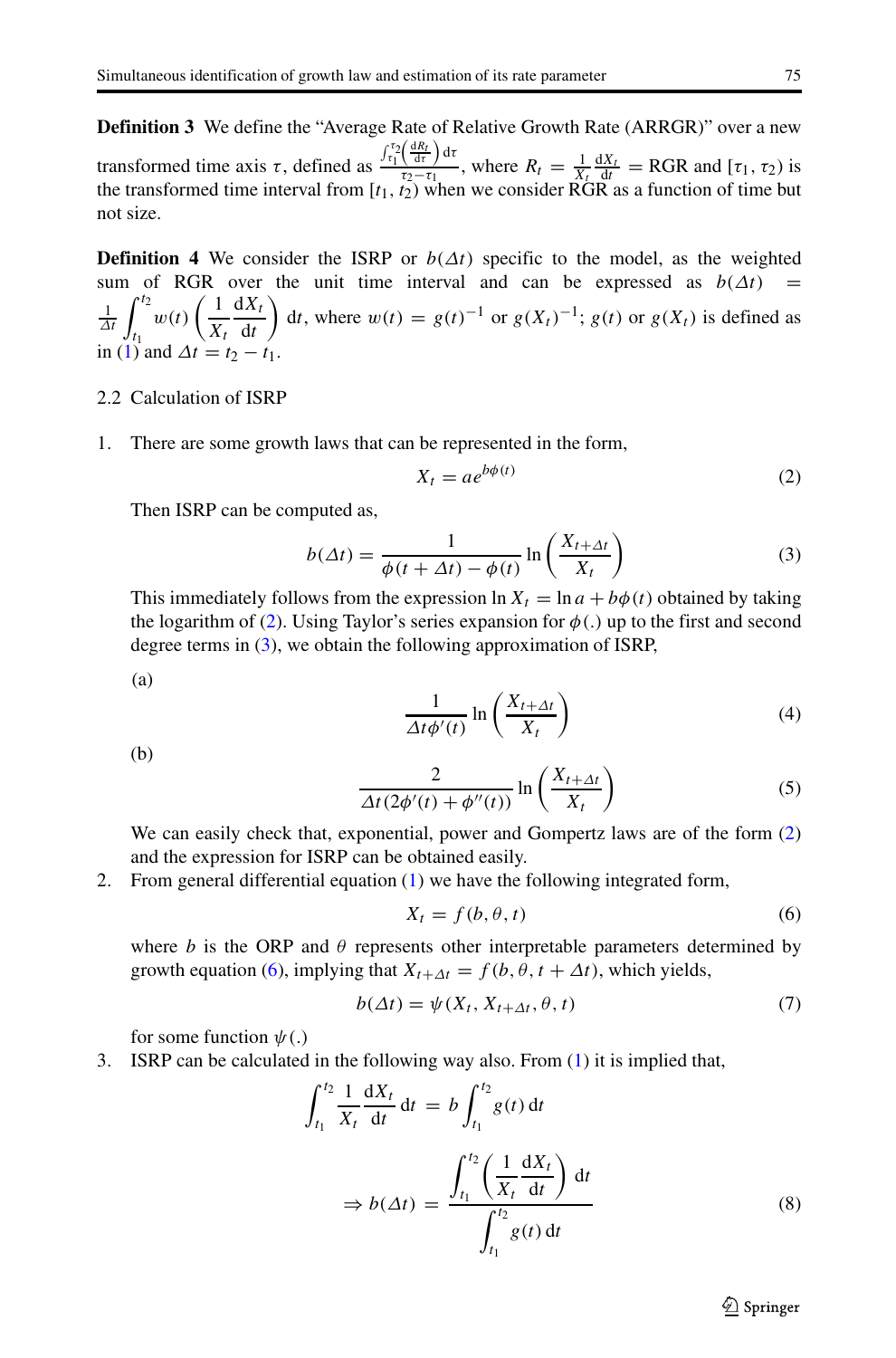# *2.2.1 Remarks*

- 1. It is to be noted that ISRP estimated from the general differential equation [\(1\)](#page-3-1) is mathematically identical to the Average Rate of Relative Growth Rate.
- 2. The ISRP defined above is interval specific and does not depend on the overall rate of the process. The major advantage of using this is that it can detect the crucial interval where the growth process is erratic and unusual. It helps experimental scientists to study more closely the effect of the parameters responsible for the growth of the organism/population under study [\[34\]](#page-24-4).

In the following we evaluate the expression of ISRP for some commonly used growth laws, Table [1.](#page-5-0)

#### 2.3 Relation between ISRP and ARGR

ISRP in general can be written in the form,

$$
ISRP = \phi(\theta, t)(ARGR) \quad \text{or} \quad \phi(\theta, t) + (ARGR)
$$

where  $\theta$  is a scalar or a vector valued parameter, excluding the ORP (*b*) of the law considered. ISRP takes different forms for different laws through the function  $\phi(.)$ , called the link function as it links the ISRP of a particular growth law to Fisher's ARGR. These two parts play opposite roles to produce a combined effect towards the constant *b*. If we consider a growth law with decreasing RGR, then ARGR should be a decreasing function of time. This means that  $\phi(\theta, t)$  must be an increasing function of *t* to make ISRP a constant for all

|                  | 1910 101 anterent growth laws   |                            |                                                                                                                                                                                                                                    |
|------------------|---------------------------------|----------------------------|------------------------------------------------------------------------------------------------------------------------------------------------------------------------------------------------------------------------------------|
| Growth law       | $\frac{d \ln X_t}{dt}$          | $X_t$                      | <b>ISRP</b>                                                                                                                                                                                                                        |
| Exponential      | h                               | $X_0e^{bt}$                | $ISRPE = \frac{1}{\Delta t} \ln \left( \frac{X_2}{X_1} \right)$                                                                                                                                                                    |
| Linear           | $b\frac{X}{X_t}$                | $\bar{X}bt+X_0$            | $ISRPL = \frac{2}{(X_2 + X_1)} \frac{(X_2 - X_1)}{(t_2 - t_1)}$                                                                                                                                                                    |
| Power            | $rac{b}{1+at}$                  | $X_0(1 + at)^b$            | $ISRPP = \frac{a \ln \left( \frac{X_2}{X_1} \right)}{\ln \left[ \frac{1 + a(t + \Delta t)}{1 + \frac{a(t + \Delta t)}{1 + \Delta t}} \right]}$                                                                                     |
| Gompertz         | $be^{-ct}$                      | $\frac{b(1-\exp(-ct))}{c}$ | $ISRPG = \frac{ce^{ct_2}}{e^{c\Delta t} - 1} \ln\left(\frac{X_2}{X_1}\right)$                                                                                                                                                      |
| General Logistic |                                 |                            | $b\left(1-\left(\frac{X_t}{a}\right)^{\frac{1}{d}}\right)$ $a\left(1+X_0e^{-\frac{bt}{d}}\right)^{-d}$ ISRPGLC = $\frac{1}{\Delta t}$ ln $\left(\frac{a}{X_1}\right)^{\frac{1}{d}}-1$ $\left(\frac{a}{X_2}\right)^{\frac{1}{d}}-1$ |
| Logistic         | $b\left(1-\frac{X_t}{a}\right)$ | $\frac{a}{1+e^{b(c-t)}}$   | $\text{ISRPLC} = \frac{\ln \left[\frac{\frac{a}{X_1} - 1}{\frac{a}{X_2} - 1}\right]}{A}$                                                                                                                                           |

<span id="page-5-0"></span>**Table 1** ISRP for different growth laws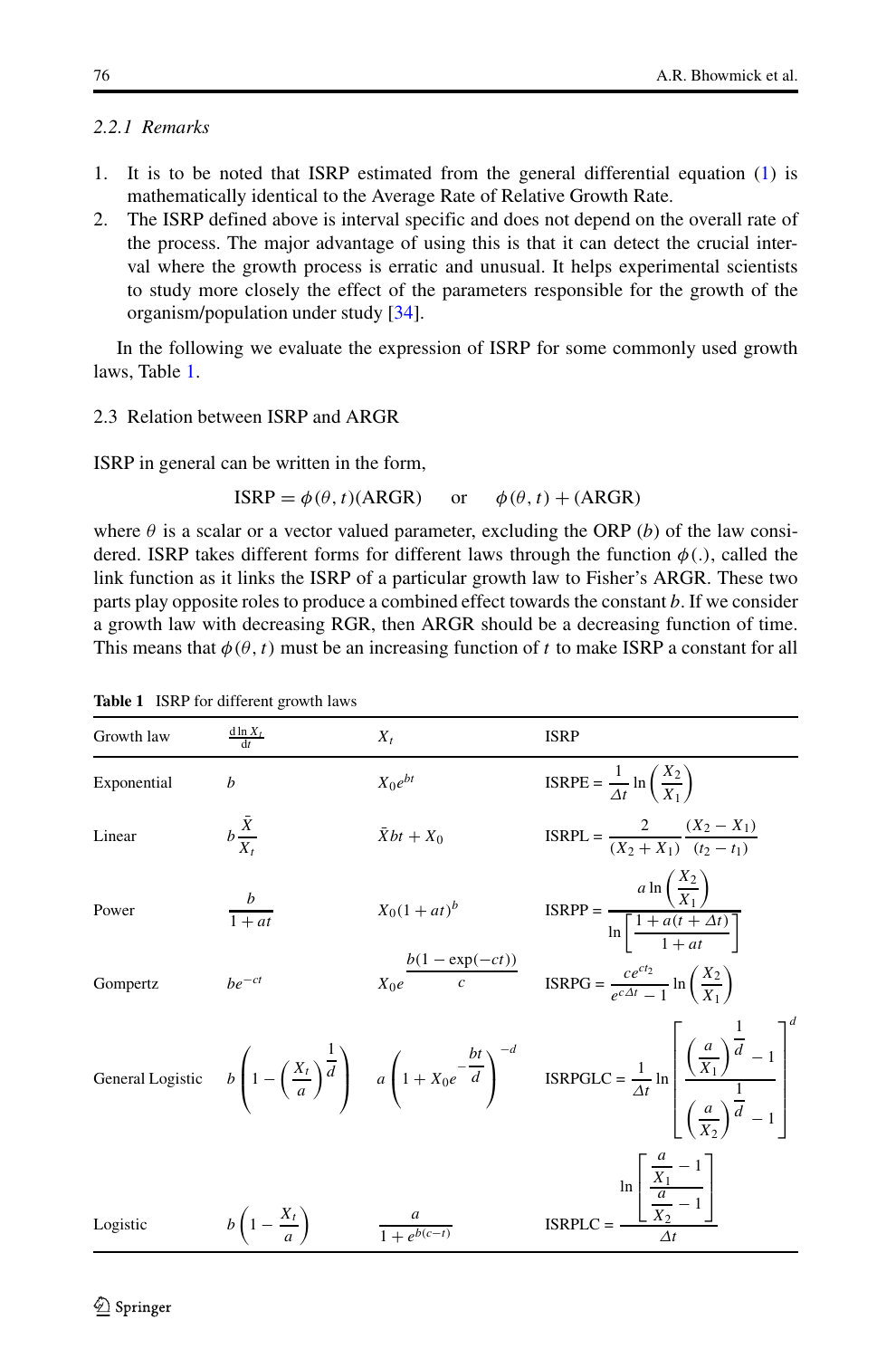the time intervals (if the considered model is true). The irregularity or variations in ISRP are due to the ARGR component, not the link function. The link function is calculated from the estimated model and so it should be an increasing function of *t*. On the other hand, ARGR is calculated from the data, hence may not be a strictly decreasing function of time.

#### <span id="page-6-0"></span>2.4 Modified estimate of RGR under the true model

Assuming linearity in growth of an organism between two consecutive time points, the estimated RGR is defined as,

$$
\frac{1}{X_t} \frac{dX_t}{dt} = \frac{1}{\Delta t} \frac{[X_{t+\Delta t} - X_t]}{X_t}
$$
(9)

and assuming exponential growth between two consecutive time points, it is defined as,

$$
\frac{1}{X_t} \frac{dX_t}{dt} = \frac{1}{\Delta t} \ln \left( \frac{X_{t + \Delta t}}{X_t} \right)
$$
(10)

which is the ARGR as defined by [\[38\]](#page-24-8). So when the underlying model is logistic or Gompertz, then we can search for a better estimate of RGR that describes the true growth rate without any upward or downward bias. When the underlying model is identified through the extended metric, then there is a need to construct another set of estimates of RGR, based on the model. To derive this estimate for any time point we need the data not for just two but for three consecutive time points, since both Gompertz and logistic as described has three parameters.

1. The Gompertz model is described by the differential equation:

$$
\frac{1}{X_t} \frac{dX_t}{dt} = be^{-ct}
$$
 (11)

Now substituting the estimates of *b* and *c* we obtain the following new estimate of RGR

$$
\frac{1}{\Delta t} \frac{\left[\ln(d_1)\right]^2 \ln\left[\frac{\ln(d_1)}{\ln(d_2)}\right]}{\ln\left(\frac{d_1}{d_2}\right)}\tag{12}
$$

where  $d_1$  and  $d_2$  are defined by,

$$
d_1 = \frac{1}{X_t} - \frac{1}{X_{t + \Delta t}}, d_2 = \frac{1}{X_{t + \Delta t}} - \frac{1}{X_{t + 2\Delta t}}
$$

# 2. The logistic model is described by the differential equation:

$$
\frac{1}{X_t} \frac{dX_t}{dt} = b \left( 1 - \frac{X_t}{a} \right)
$$
\n(13)

Now substituting the estimate of *a*, we obtain the following new estimate of RGR

$$
\frac{1}{\Delta t} \left( \frac{d_1^{*^2}}{d_1^* - d_2^*} \right) \ln \left( \frac{d_1^*}{d_2^*} \right) \tag{14}
$$

where  $d_1$  and  $d_2$  are defined by,  $d_1^* = \ln\left(\frac{X_{t+\Delta t}}{X_t}\right)$ ,  $d_1^* = \ln\left(\frac{X_{t+2\Delta t}}{X_{t+\Delta t}}\right)$ ,

The derivation is given in Appendix [A.](#page-21-0)

 $\textcircled{2}$  Springer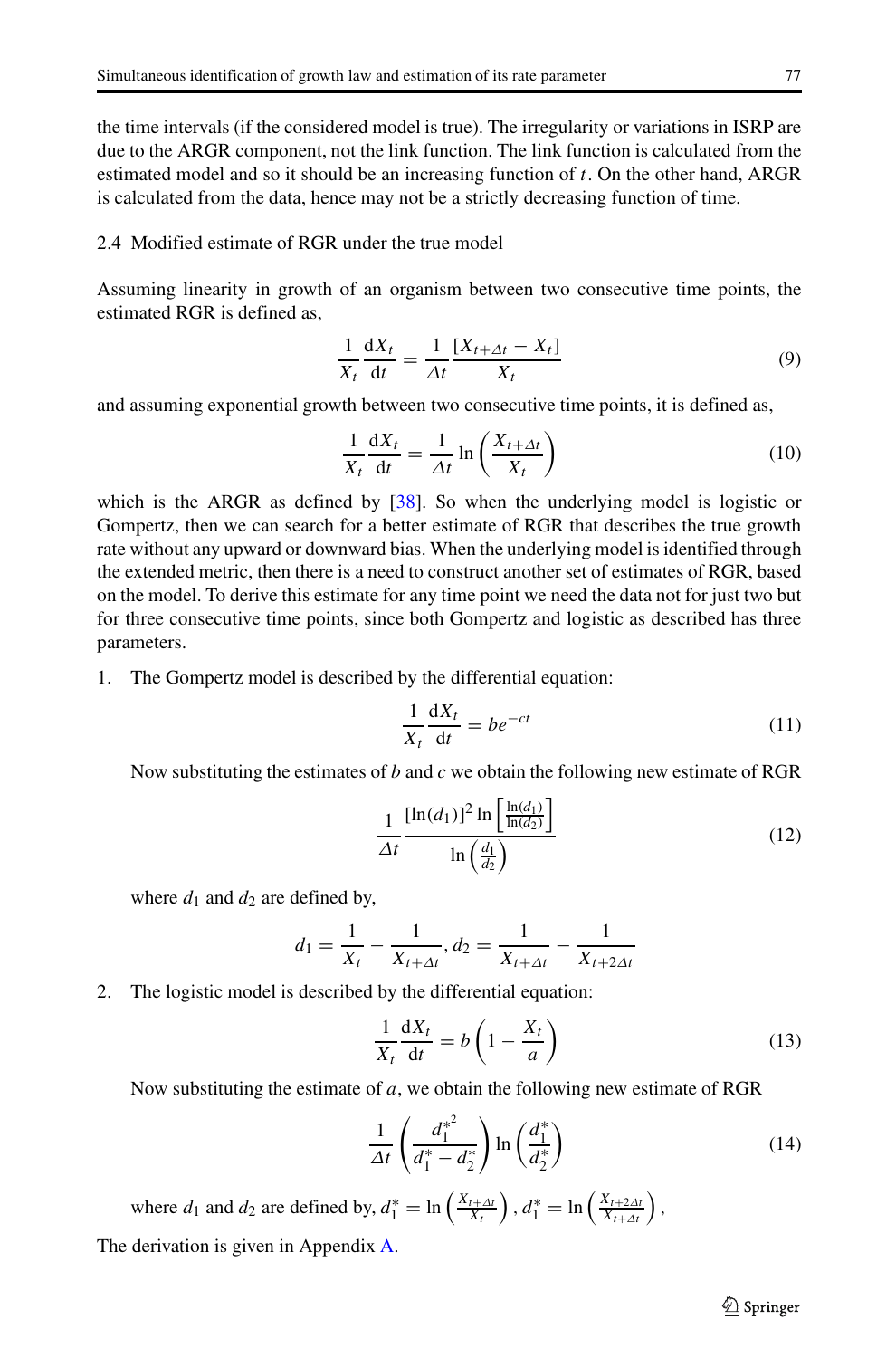<span id="page-7-1"></span>

**Fig. 1** Departure of ISRP from ORP under Logistic and Gompertz growth laws. The figure (**a**) demonstrates that, if the data is simulated using logistic growth model, then the values of ISRP computed from logistic model will be constant over time. However, ISRP computed from other growth law eg. Gompertz or Exponential will not be constant. Similar result holds true for data if simulated using Gompertz growth model (figure (**b**))

#### <span id="page-7-0"></span>**3 Performances of ISRP on data sets**

#### 3.1 An illustrative example

To study the advantages of ISRP over ARGR, we simulated growth data from the logistic and Gompertz laws, defined as,

<span id="page-7-2"></span>
$$
X_t = \frac{6.64}{1 + e^{.28(.62 - t)}}\tag{15}
$$

and

$$
X_t = 2.8 \exp\left[\left(\frac{.18}{.20}\right)(1 - e^{-.2t})\right]
$$
 (16)

respectively. The ORP for logistic and Gompertz are 0.28 and 0.18 respectively. Theoretically when the underlying model is logistic with the above stated parameters, then ISRP for different time intervals should be equal to 0.28, which is clearly visible in Fig. [1a](#page-7-1) (continuous line with circles). Now, if the data, simulated using the logistic model are fitted to some wrongly assumed law, then ISRP should vary for different time intervals. Figure [1](#page-7-1) shows the departure of ISRP from ORP for, viz., Gompertz and exponential with logistic as the true model (Fig. [1a](#page-7-1)) and Gompertz as the true model (Fig. [1b](#page-7-1)). For many biological experiments, RGR is a decreasing function of size of some growth data, that automatically implies that RGR is a decreasing function of time also. So, when the underlying model is logistic, the Gompertz curve may also fit well in comparison to the exponential. Figure [2](#page-8-0)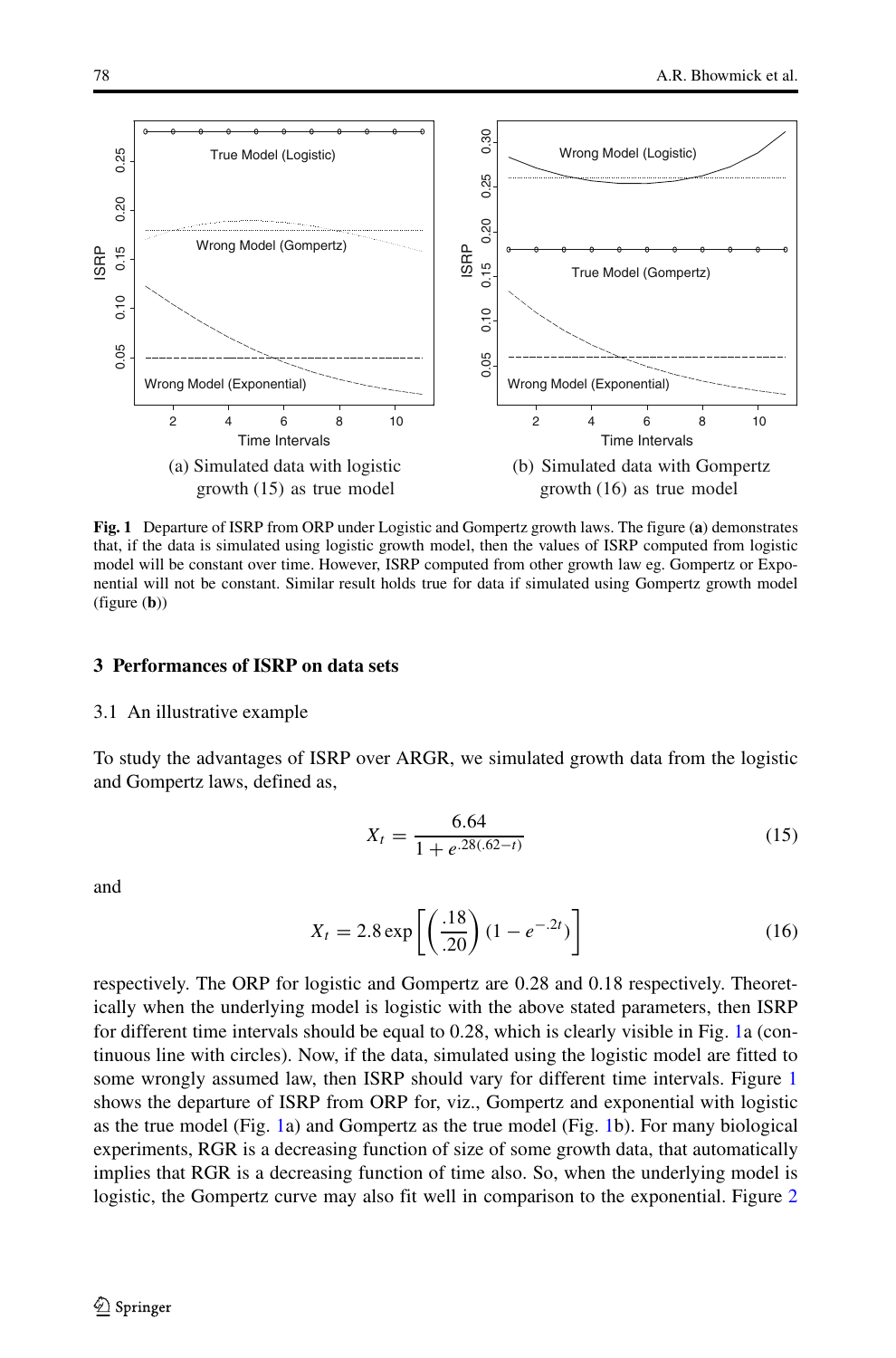<span id="page-8-0"></span>

**Fig. 2** The graph of a modified estimate of RGR when the underlying simulated model is known to be logistic (*dotted line*). The *dotted line* represents the estimate of RGR assuming exponential growth between two consecutive time intervals (a). (b): If the true model is contaminated by replacing only one observation 5.435020, at the 6th time point by 5.4, then modified estimates are shown. It is to be noted that, the modified estimates of RGR have some bias and that these are more sensitive to the departure of data from the true model. **a** Modified RGR estimate with logistic growth [\(15\)](#page-7-2) as true model (*dotted line*). Estimate of ARGR (*solid line*). **b** Sensitivity of RGR estimates if a data point is replaced with a small error

suggests that, in such a case the metric is able to identify the correct growth law rejecting the wrong alternatives that show non-uniformity with respect to ORP. Thus, this new metric may work well to identify the true model when there are competing laws with similar behavior (providing a statistically good fit).

# 3.2 Real data

Data were collected on length of fish, *Cirrhinus mrigala*, at 12 consecutive time points for each of the four equi-spaced directions to be referred to as A, B, C and D, emanating at 45◦ from the center of the lake to its four corners. At each time point 12 measurements were available. Fishes were combined in the hoop nets placed at an equal radial distance from the center in each of these directions. This design enabled us to study the variations in the growth due to variations of the directions for a specific radial distance. However, the variations in growth due to the difference in radial distances for a specific direction will not be addressed here.

# *3.2.1 Estimation of parameters in real data sets*

We used the usual convention in denoting the vector valued parameter  $\beta$  in the space  $\Theta$ of all admissible parameter values. Let  $\{x_t\}_{t=1}^n$  be the observed size of the individual and the distribution of  $x_{t+1}$  conditional on  $x_t$  is assumed to be normally distributed with mean  $f(t, \beta)$  and variance  $\sigma^2$  (*f* denotes the functional form of the growth law). Together with the assumption that the observations are independent, this defines a non-linear regression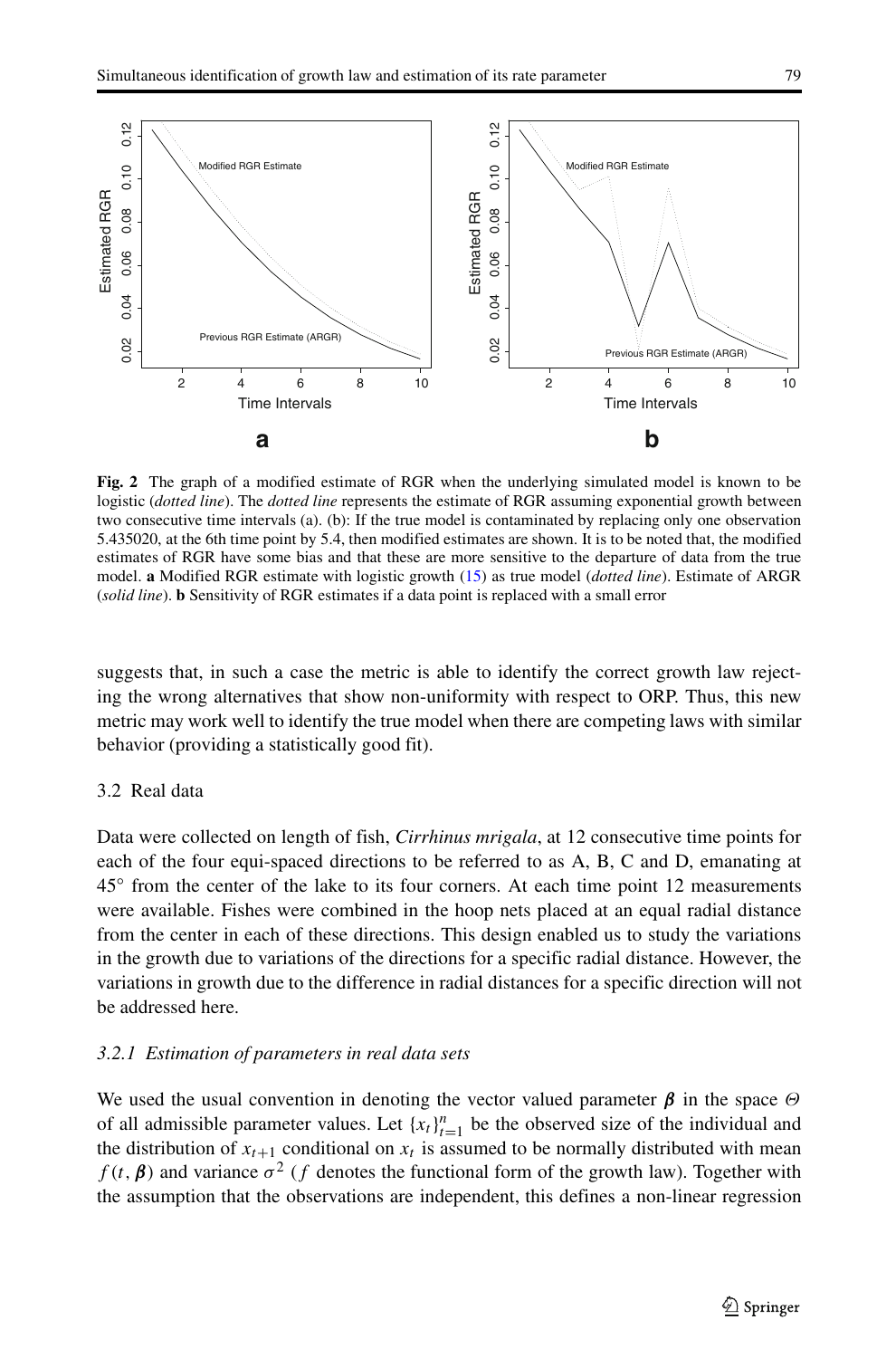<span id="page-9-0"></span>

**Fig. 3** All three models Gompertz, Logistic and Exponential growth are fitted to the data obtained from four locations A, B, C and D. *Red*, *green* and *blue* colors denote the fit of Gompertz, logistic and exponential models respectively. The estimate details of parameters are provided in Table [2](#page-10-1)

model. We use non-linear least squares to estimate the unknown parameter  $\beta$  by minimizing the residual sum of the squares function

$$
RSS(\boldsymbol{\beta}) = \sum_{t=1}^{n} [x_t - f(t, \boldsymbol{\beta})]^2.
$$

To determine an initial estimate of the parameter values close to its true value, we construct grids of parameter values in a range within which the parameter estimates should be lying. We carry out a grid search (brute force) to evaluate the residual sums-of-squares function  $RSS(\hat{\beta})$  for a coarse grid based on the ranges supplied for the parameters and then choose starting values of the parameters that yield the smallest value of  $RSS(\beta)$  [\[50\]](#page-24-18). Gompertz, logistic and exponential growth models are fitted to the data obtained from the four locations A, B, C and D. Red, green and blue colors denote the fit of the Gompertz, logistic and exponential models respectively (Fig. [3\)](#page-9-0). The estimated parameters of the fitted models are provided in Table [2.](#page-10-1)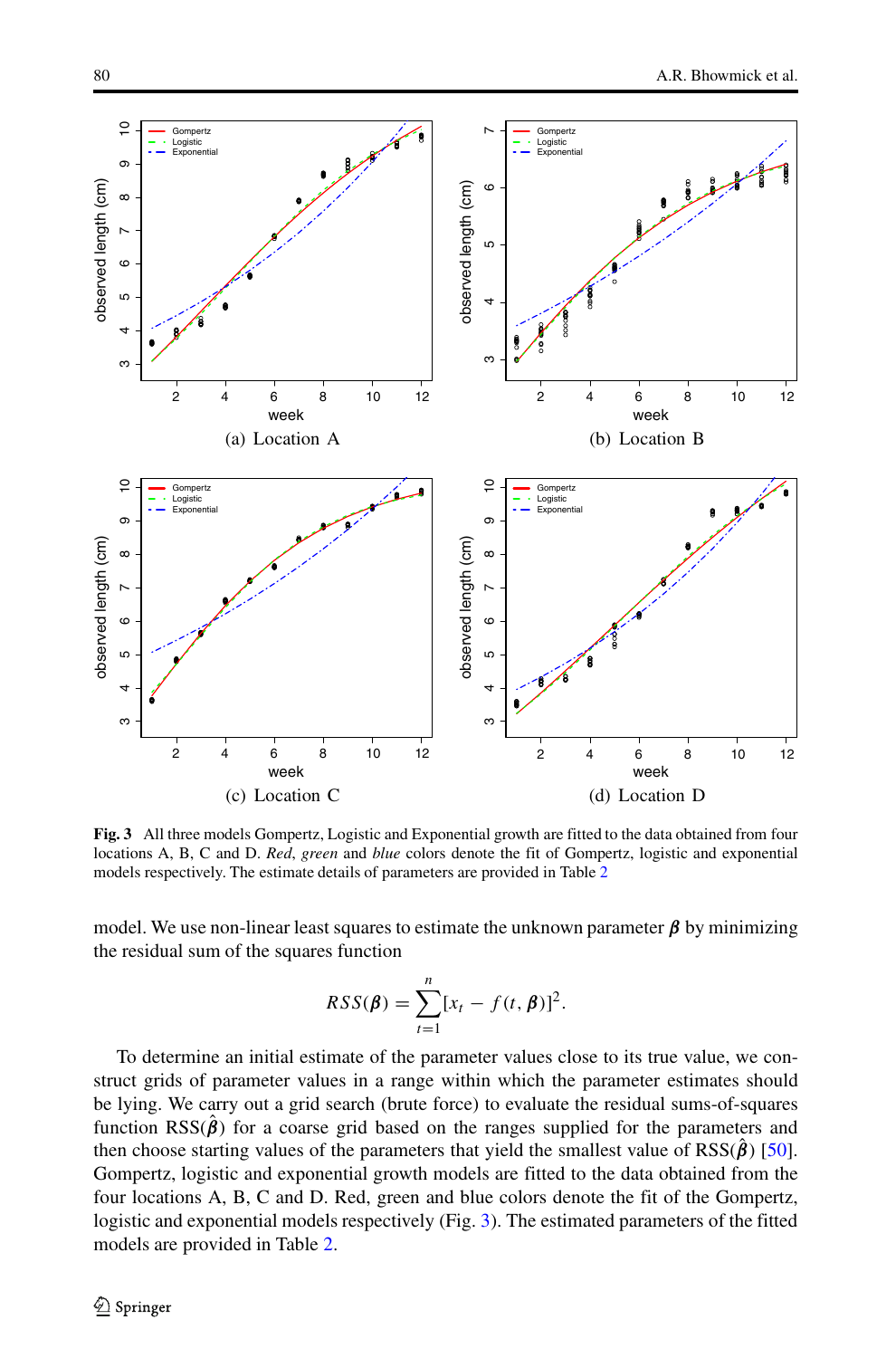|               | Location A                       | Location B                        | Location C                    | Location D                           |
|---------------|----------------------------------|-----------------------------------|-------------------------------|--------------------------------------|
| Exponential   | $x0 = 3.73 \ (\pm 0.31)$         | $x0 = 3.39(\pm 0.21)$             | $x0 = 4.74(\pm 0.33)$         | $x0 = 3.61(\pm 0.25)$                |
|               | $= 0.09(^{+0.01})$               | $\hat{b} = 0.06(\pm 0.01)$        | $\hat{b} = 0.07(\pm 0.01)$    | $\hat{b} = 0.09(\pm 0.01)$           |
| Gompertz      | $x0 = 2.40(\pm 0.38)$            | $x0 = 2.44(\pm 0.23)$             | $x0 = 2.82(\pm 0.14)$         | $x0 = 2.63(\pm 0.35)$                |
|               | $\hat{b} = 0.27 \ (\pm 0.07)$    | $\hat{b} = 0.21(\pm 0.05)$        | $\hat{b} = 0.33(\pm 0.03)$    | $\hat{b} = 0.21(\pm 0.05)$           |
|               | $\hat{c} = 0.16 \ (\pm 0.04)$    | $\hat{c} = 0.20(\pm 0.04)$        | $\hat{c} = 0.25(\pm 0.02)$    | $= 0.12(\pm 0.04)$<br>ĉ.             |
| Logistic      | $\hat{a} = 11.22(\pm 0.79)$      | $= 6.75 \ (\pm 0.29)$<br>â        | $\hat{a} = 10.15(\pm 0.19)$   | $\hat{a} = 12.31(\pm 1.37)$          |
|               | $= 0.28(\pm 0.04)$<br>$\ddot{b}$ | $= 0.28 (\pm 0.04)$<br>$\ddot{b}$ | $\hat{b} = 0.34 \ (\pm 0.02)$ | $\hat{b}$<br>$= 0.23(\pm 0.04)$      |
|               | $\hat{c} = 4.42(\pm 0.61)$       | $\hat{c} = 1.86(\pm 0.33)$        | $\hat{c} = 2.42(\pm 0.14)$    | $\hat{c} = 5.43(\pm 1.11)$           |
| Prop. Model 1 | $x0 = 3.27(\pm 0.24)$            | $x_0 = 2.90(\pm 0.14)$            | $x0 = 3.66(\pm 0.19)$         | $x_0 = 3.08(\pm 0.24)$               |
|               | $b = 0.17(\pm 0.03)$             | $b = 0.14(\pm 0.03)$              | $b = 0.21(\pm 0.03)$          | $b = 0.16(\pm 0.03)$                 |
|               | $\hat{c} = 0.30(\pm 0.04)$       | $\hat{c} = 0.41(\pm 0.04)$        | $\hat{c} = 0.46(\pm 0.03)$    | $\hat{c} = 0.35(\pm 0.04)$           |
| Prop. Model 2 | $x0 = 3.08(\pm 0.24)$            | $x0 = 5.13(\pm 0.13)$             | $x0 = 3.66(\pm 0.19)$         | $x0 = 8.35(\pm 0.47)$                |
|               | $\hat{b} = 0.16 \ (\pm 0.03)$    | $= 0.08 (\pm 0.01)$<br>b          | $\hat{b} = 0.21(\pm 0.03)$    | $= 0.06(\pm 0.01)$<br>$\mathfrak{b}$ |
|               | $\hat{c} = 0.35(\pm 0.03)$       | $\hat{c} = 0.61(\pm 0.03)$        | $\hat{c} = 0.46(\pm 0.03)$    | $\hat{c} = 0.47(\pm 0.03)$           |

<span id="page-10-1"></span>**Table 2** Parameter estimates of all five models presented in this paper. Parameters are estimated using a non-linear least square regression routine implemented in R software

#### <span id="page-10-0"></span>**4 Two new proposed growth laws**

In the RGR profile of the real data sets, RGR primarily increases and then decreases with time. We propose two growth curve models that can capture such non-monotonic behavior:

<span id="page-10-2"></span>
$$
X_t = X_0 \exp\left[\frac{b}{c}\left(\frac{1}{c} - e^{-ct}\left(t + \frac{1}{c}\right)\right)\right]
$$
 (17)

<span id="page-10-3"></span>
$$
X_t = X_0 \exp\left[\frac{b}{c}\left(\frac{2}{c^2} - e^{-ct}\left(t + 2\frac{t}{c} + \frac{2}{c^2}\right)\right)\right]
$$
(18)

A general development of such phenomenological growth curve models has been extensively studied by [\[51\]](#page-24-19) (under preparation) and [\[52\]](#page-24-20). They developed a growth model where the relative growth rate is a function of time such that, up to a certain period of time RGR increases, attains a maximum and then decreases to zero (requires elucidation). The model is developed to describe the growth of fish *Cirrhinus mrigala*. Such growth phenomena may be observed in many natural or experimental populations where the populations may need some time to adapt to the new environment (accelerating the growth, hence increasing RGR at an initial phase). For example, in our data set, the fish population may need an adaptation period prior to starting growth, then it exhibits an accelerated growth in the initial stage, that reaches a peak and then declines to reach a steady state, or maximum size. The expressions of ISRP for the above two growth laws are (using Appendix  $\bf{A}$ ):

$$
ISRP_1 = \frac{ce^{ct}}{\left[t + \frac{1}{c} - e^{-c\Delta t} \left(t + \Delta t + \frac{1}{c}\right)\right]} \ln\left(\frac{X_{t + \Delta t}}{X_t}\right)
$$
(19)

$$
ISRP_2 = \frac{ce^{ct}}{\left[\left(t^2 + \frac{2}{c^2} + \frac{2t}{c}\right) - e^{-c(t+\Delta t)}\left((t+\Delta t)^2 + \frac{2}{c^2} + 2\frac{t+\Delta t}{c}\right)\right]} \ln\left(\frac{X_{t+\Delta t}}{X_t}\right) (20)
$$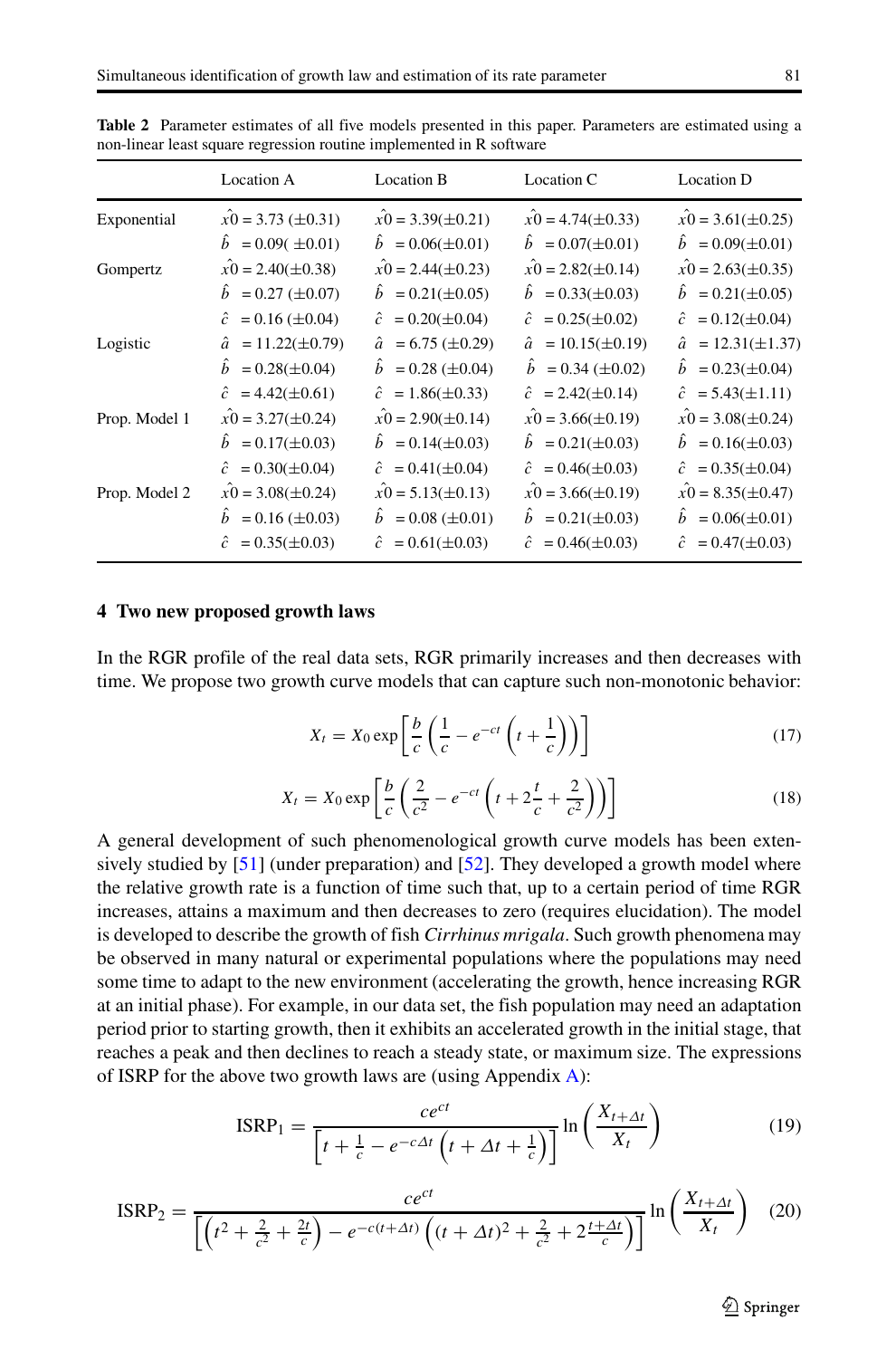<span id="page-11-0"></span>

**Fig. 4** Proposed models [\(17\)](#page-10-2) and [\(18\)](#page-10-3) are fitted to the data from locations A, B, C and D. The *red* and *blue lines* denote the fit of models [\(17\)](#page-10-2) and [\(18\)](#page-10-3) respectively

Both the models are fitted to the data from locations A, B, C and D and their comparative performances are discussed based on the ISRP metric (see Fig. [3a](#page-9-0), b, c, d for the fit of Gompertz, logistic and exponential models and Fig. [4a](#page-11-0), b, c, d for the fit of proposed models in locations A, B, C and D).

The extent of departure between the line of the constant rate parameter of the corresponding growth law and the estimated ISRP reflects the deviation of the assumed model from the true law. In Fig. [5](#page-12-1) ISRP is plotted for Gompertz, logistic and two proposed models [\(17\)](#page-10-2) and [\(18\)](#page-10-3). Figure [5](#page-12-1) suggests that, using the ISRP metric we can rank our preferences as model [\(17,](#page-10-2) [18\)](#page-10-3), Gompertz and logistic. However, there is very little difference observed between the Gompertz and logistic profiles of ISRPG and ISRPL with the corresponding constant rate parameter. It can be easily observed that, model [\(18\)](#page-10-3) is the best choice among these set of competing models in all four locations. We also observe that, in all the four locations ARGR, which is identical to ISRP for exponential law, is unable to provide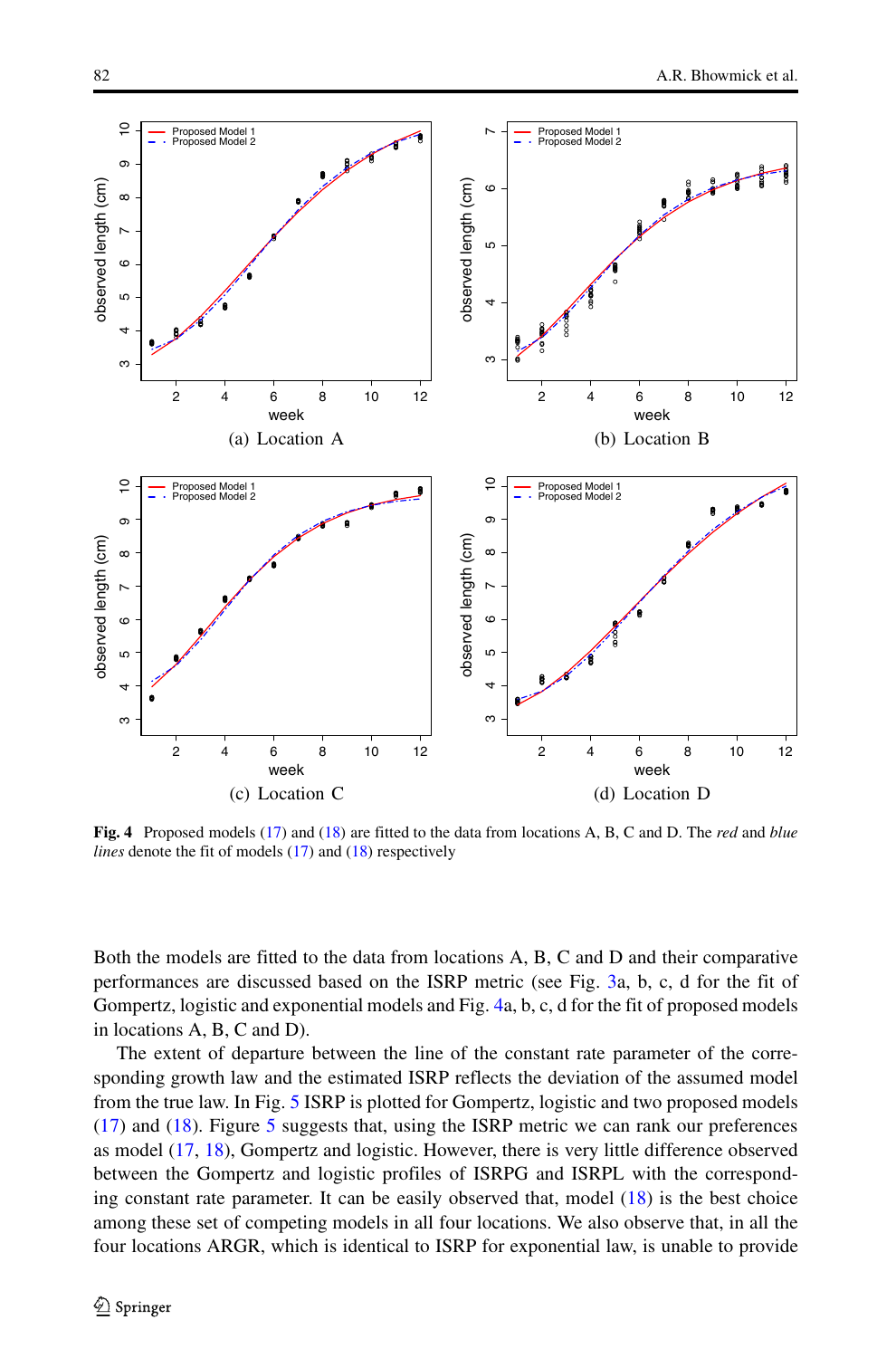<span id="page-12-1"></span>

**Fig. 5** The four models Gompertz, Logistic, Proposed models [\(17\)](#page-10-2) and [\(18\)](#page-10-3) are compared with respect to ISRP to the data obtained from four locations A, B, C and D. *Black*, *red*, *green* and *blue* colors denote the fit of Gompertz, logistic, models [\(17\)](#page-10-2) and [\(18\)](#page-10-3) respectively (see text for discussion)

any message about the underlying model while the extended metric can serve this purpose smoothly.

In a nutshell, we propose the following scheme:

- 1. Select the set of competing models (e.g.,  $\mathbf{g_i}$ ,  $\mathbf{i} = 1, 2, ..., \mathbf{n}$ ) for a given data set.<br>2. Estimate the model parameters for each model (including the rate parameter, e.
- 2. Estimate the model parameters for each model (including the rate parameter, e.g., **bi**).
- 3. Compute the model specific to ISRP,  $\hat{\mathbf{b}}_{g_i}(\Delta t)$
- 4. Select the **j<sup>th</sup>** model as the best fit if  $\hat{\mathbf{b}}_{gj}(\Delta t)$  is closest to the constant line of  $\hat{\mathbf{b}}_j$  over time than other competing models.

#### <span id="page-12-0"></span>**5 A confirmatory test using a bootstrap technique**

From the plots of ISRP (Fig. [5\)](#page-12-1) for different models it is intuitively clear that, the best model is the one that has the smallest average deviation of ISRP from the estimated rate parameter.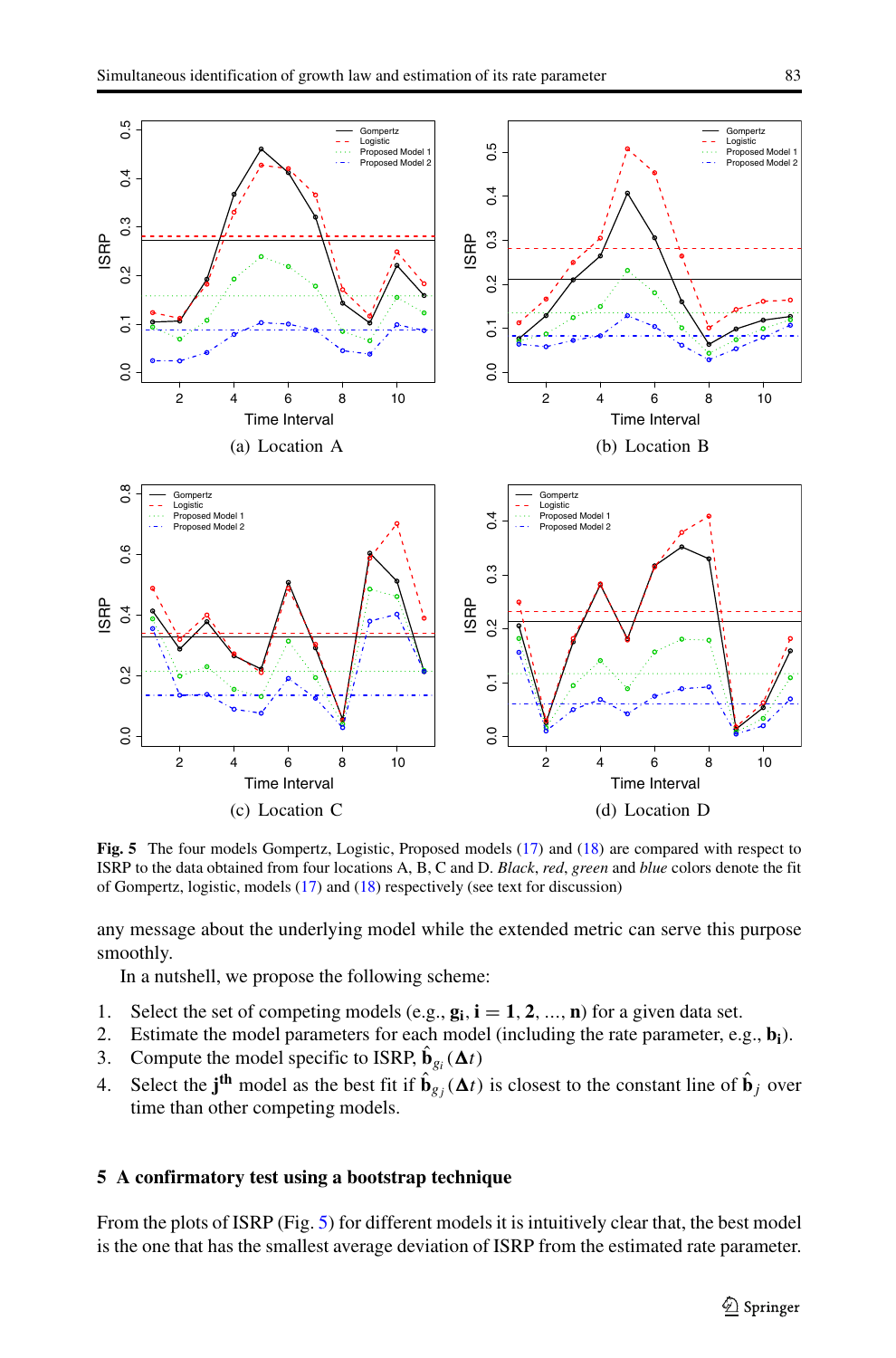|            | Location $A$           | Location B             | Location C             | Location D             |
|------------|------------------------|------------------------|------------------------|------------------------|
|            |                        |                        |                        |                        |
| $B = 500$  |                        |                        |                        |                        |
| Gompertz   | (0.1311430, 0.1357480) | (0.1029294, 0.1154029) | (0.1535136, 0.1712333) | (0.1174847, 0.1272275) |
| Logistic   | (0.1205781, 0.1257630) | (0.1289430, 0.1478743) | (0.1747786, 0.1930535) | (0.1288069, 0.1398623) |
| Model 1    | (0.0604265, 0.0638607) | (0.0506077, 0.0613752) | (0.1359017, 0.1477910) | (0.0629758, 0.0690640) |
| Model 2    | (0.0279734, 0.0303705) | (0.0243480, 0.0382311) | (0.1256293, 0.1344096) | (0.0409952, 0.0457673) |
| $B = 1000$ |                        |                        |                        |                        |
| Gompertz   | (0.1311342, 0.1355423) | (0.1029029, 0.1154667) | (0.1541025, 0.1700380) | (0.1172311, 0.1280365) |
| Logistic   | (0.1203878, 0.1257649) | (0.1291595, 0.1478211) | (0.1748226, 0.1920874) | (0.1284904, 0.1409671) |
| Model 1    | (0.0603274, 0.0638627) | (0.0505946, 0.0609590) | (0.1360410, 0.1470972) | (0.0627171, 0.0697010) |
| Model 2    | (0.0278727, 0.0304266) | (0.0241655, 0.0383025) | (0.1257206, 0.1344685) | (0.0406487, 0.0460302) |
| $B = 1500$ |                        |                        |                        |                        |
| Gompertz   | (0.1310879, 0.1355967) | (0.1027542, 0.1157380) | (0.1539855, 0.1704661) | (0.1169055, 0.1278241) |
| Logistic   | (0.1205523, 0.1257443) | (0.1289781, 0.1484745) | (0.1750927, 0.1923893) | (0.1280439, 0.1405158) |
| Model 1    | (0.0604051, 0.0637839) | (0.0505880, 0.0614734) | (0.1359688, 0.1476267) | (0.0624241, 0.0695996) |
| Model 2    | (0.0279825, 0.0304938) | (0.0242711, 0.0385563) | (0.1259791, 0.1346437) | (0.0405518, 0.0458732) |

<span id="page-13-0"></span>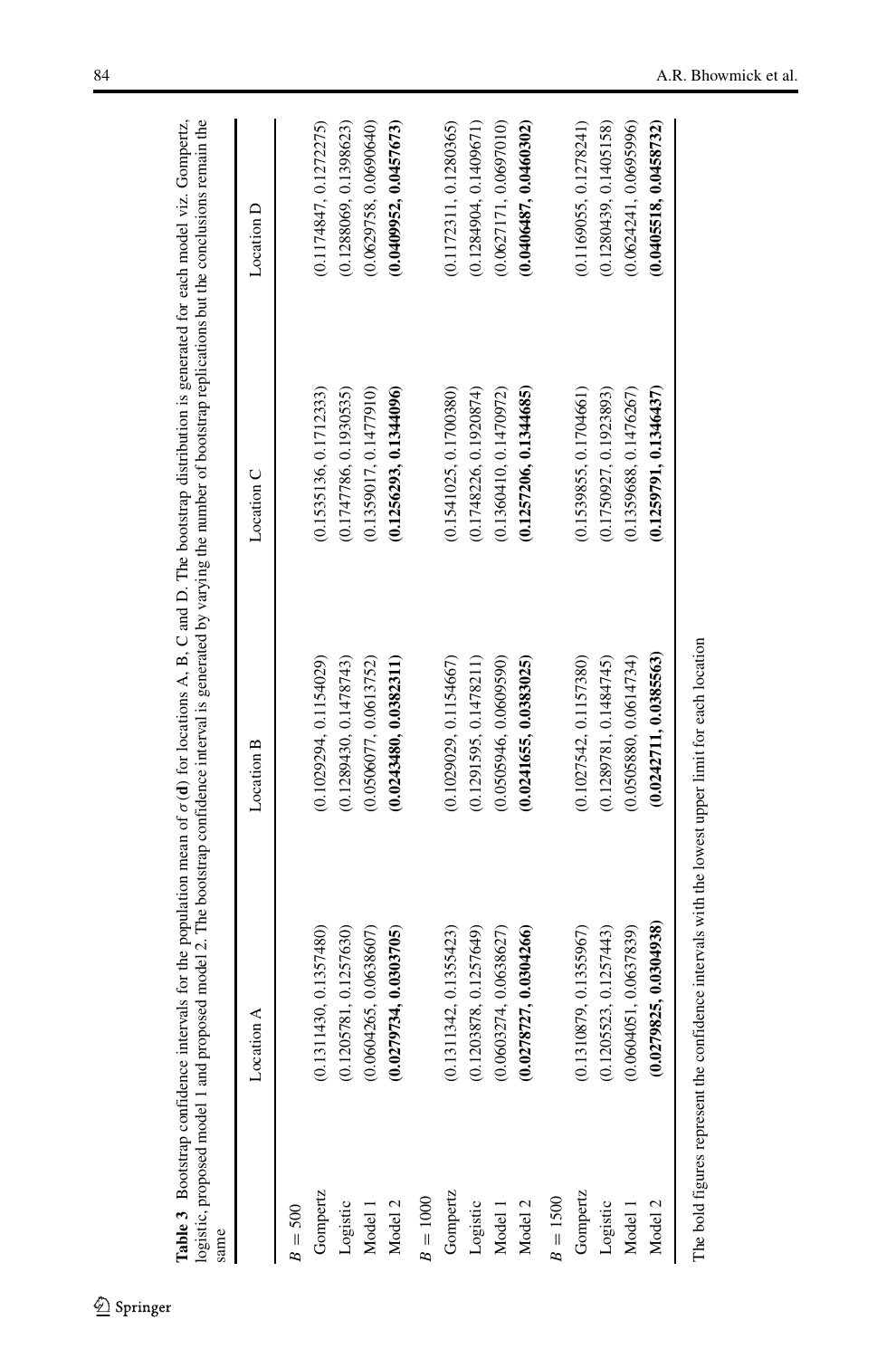However, it requires some quantitative confirmatory check to select the best model so that researchers can adopt it as a general rule. To check the performance of different models with respect to ISRP we adopt the following procedure. From the data information, we have 12 independent vectors of observations on the length of 12 fishes. We denote the 12 independent observations by  $(X'_1, X'_2, ..., X'_{12})$ , where  $X'_i = (X_{i,1}, X_{i,2}, ..., X_{i,12})'$  denotes the length measurement at 12 consecutive time points of the *i*th individual. We draw *B* bootstrap samples of size 12 from  $(\mathbf{X}'_1, \mathbf{X}'_2, ..., \mathbf{X}'_{12})$  with replacement. For each bootstrap sample  $(\mathbf{X}^*_{1}, \mathbf{X}^*_{2}, ..., \mathbf{X}^*_{12})$ , we fit the model  $X_t = f(t, \boldsymbol{\beta})$  using the non-linear regression as described in the previous section. Here  $X_t$  is the average length of 12 individuals at time *t*. The functional form  $f(t, \beta)$  represents all four growth laws, Gompertz, logistic, model [\(17\)](#page-10-2) and model [\(18\)](#page-10-3) and *β* denotes the model parameters. For each model, we obtain time *t*. The functional form  $f(t, \beta)$  represents all four growth laws, Go model (17) and model (18) and  $\beta$  denotes the model parameters. For each r the estimate of the rate parameter  $b(\hat{b})$ . We also estimate ISRP(t) the estimate of the rate parameter  $b(\hat{b})$ . We also estimate ISRP(t) (ISRP(t)) over different model (17) and model (18) and *β* denotes the model parameters. For each model, we obtain<br>the estimate of the rate parameter *b* (*b*̂). We also estimate ISRP(t) (ISRP(*t*)) over different<br>time points. Let us denote the for  $t = 1, 2, 3, ..., 12$ . Let,  $\sigma(\mathbf{d})$  denote the standard deviation of  $\mathbf{d} = (d_1, d_2, ..., d_{12})'$ . We compute  $\sigma$ (**d**) for each bootstrap sample and generate the bootstrap distribution of  $\sigma$ (**d**) to approximate the corresponding population density of  $\sigma(\mathbf{d})$ . The bootstrap distribution is generated for each of the four models for locations A, B, C and D. We expect that, the mean of  $\sigma$ (**d**) ( $\bar{\sigma}$ (**d**)) over a large bootstrap sample should be smallest for the best model.

In mathematical notation, if we compute  $\bar{\sigma}(\mathbf{d})$  for two models  $M_1$  and  $M_2$ , then  $\bar{\sigma}_{M_1}(\mathbf{d}) < \bar{\sigma}_{M_2}(\mathbf{d})$  should imply that the model  $M_1$  is better than the model  $M_2$ . To be more precise, we compute the bootstrap confidence intervals for the population mean of  $\sigma(\mathbf{d})$  by curtailing the lower 2.5% and the upper 2.5% observations from the ordered vectors of  $\sigma$ (**d**) computed from *B* bootstrap samples. Let us suppose that for the models  $M_1$  and  $M_2$ , we obtain the confidence intervals of  $\sigma(\mathbf{d})$  as  $\left(d_{M_1}^L, d_{M_1}^H\right)$  and  $\left(d_{M_2}^L, d_{M_2}^H\right)$  respectively. The inequality  $d_{M_1}^H < d_{M_2}^L$  clearly indicates the close proximity of ISRP to the rate parameter for the model  $M_1$  than the model  $M_2$ . Bootstrap confidence intervals are computed for Gompertz, logistic, model [\(17\)](#page-10-2) and model [\(18\)](#page-10-3) based on  $B = 1000$  bootstrap replications (see Table [3\)](#page-13-0). This procedure is carried out for all locations A, B, C and D (see Fig. [6\)](#page-15-0). For each location the confidence interval is depicted in Fig. [7.](#page-16-0) The confidence intervals clearly suggest that the proposed model [\(18\)](#page-10-3) gives the best fit in all locations. The bootstrap confidence intervals are provided in the table for all locations for all models with different bootstrap samples.

# <span id="page-14-0"></span>**6 Effect of measurement errors on the extended metric**

In most biological experiments it is not possible to measure the actual reading of the experimental samples. Our proposed metric ISRP may lead to adopting a wrong model due to measurement errors. So it is important to study the robustness of the metric with respect to such error under different growth laws. By extending the idea from [\[53\]](#page-24-21), we study here the sensitivity of this metric to measurement errors.

When replicate measurements on a single individual for a given time point are not available, then through this extended method based on a fixed measurement error structure, we can study the sensitivity of ISRP under different growth laws. Suppose for any two given time points, *α* and *β* amount (unit) error is committed. To illustrate the effect or errors on ISRP for various choices of  $\alpha$  and  $\beta$ , we consider the maximum ARGR interval as described below. This approach is non-stochastic in nature as there is no need to take the measurement errors to be stochastic in nature.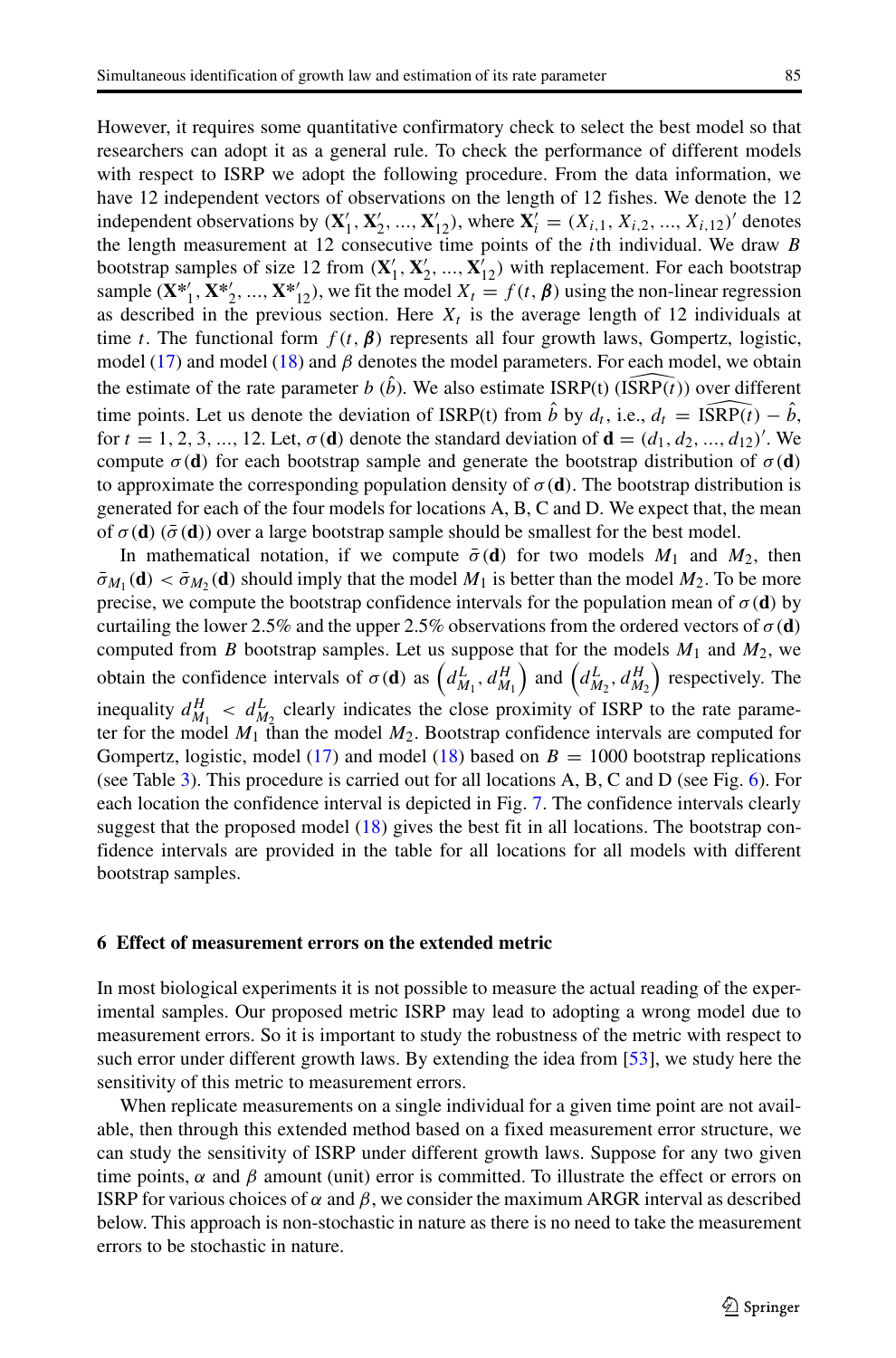<span id="page-15-0"></span>

**Fig. 6** The bootstrap distribution of  $\sigma$  (**d**) for each of the growth models for all locations A, B, C and D based on 1000 bootstrap replications. From the bootstrap distributions of the deviations of ISRP from the constant rate parameter it is clear that proposed model 2 ISRP is closest to the corresponding rate parameter *b*

6.1 Non-stochastic approach

We introduce the following notations:

- $X_1 =$  size of the first experimental units
- $X'_1 =$  $\equiv$  minimum value of  $X_1$  due to experimental errors<br>= maximum value of  $X_1$  due to experimental errors
- $X_1^{\prime\prime}$ <br> $X_2^{\prime\prime}$  $=$  maximum value of  $X_1$  due to experimental errors<br> $=$  size of the second experimental units.
- $\equiv$  size of the second experimental units.<br> $\equiv$  minimum value of  $X_2$  due to experim
- $X'_2$  $=$  minimum value of  $X_2$  due to experimental errors<br> $=$  maximum value of  $X_2$  due to experimental errors
- $X_2^{\tilde{n}} = \alpha$ maximum value of  $X_2$  due to experimental errors
- $\alpha =$  Relative error that affects  $X_1$ <br> $\beta =$  Relative error that affects  $X_2$
- *β* = Relative error that affects  $X_2$ <br> $\Delta t$  = duration between two time po
- *duration between two time points*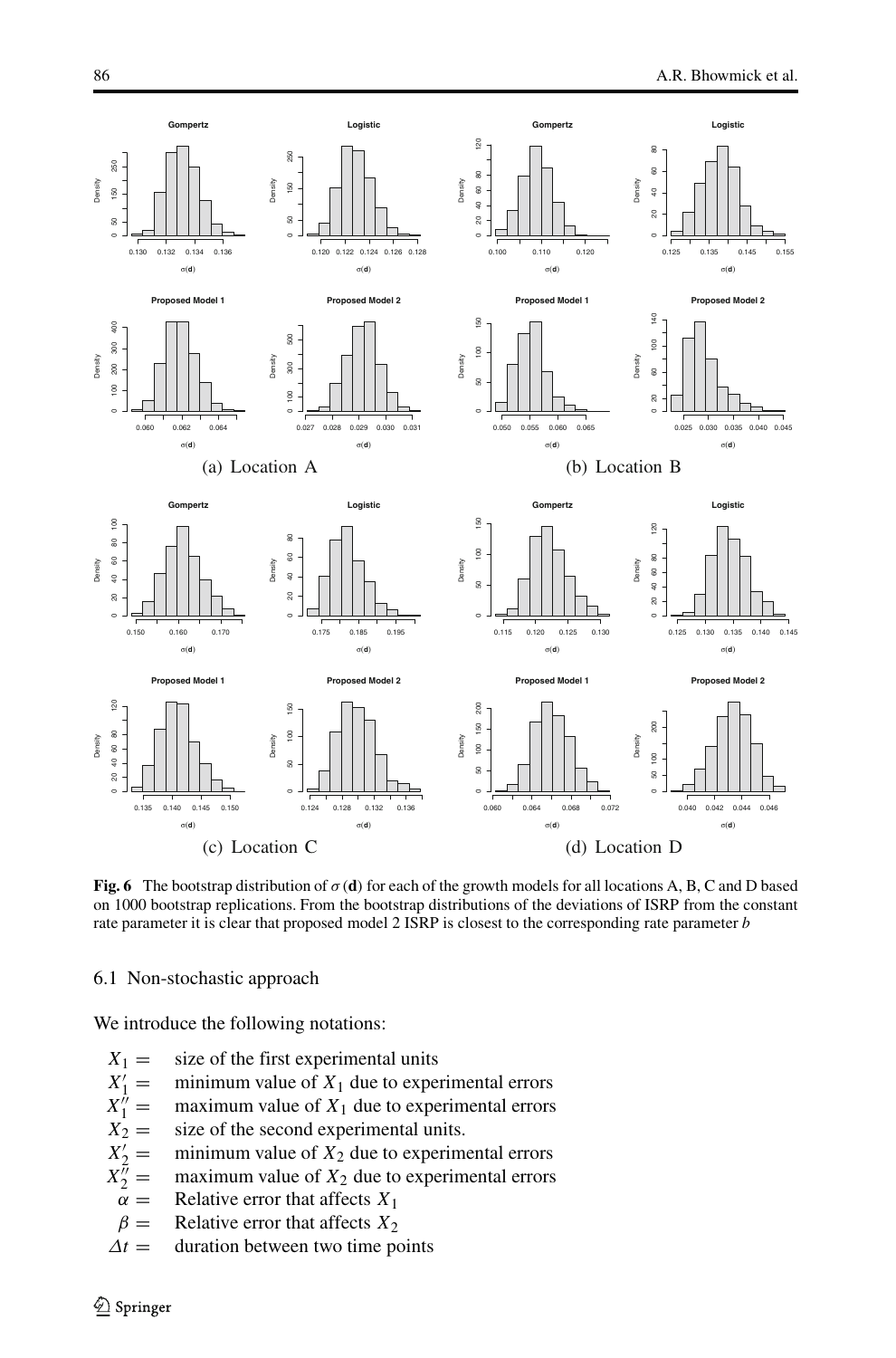<span id="page-16-0"></span>

**Fig. 7** Bootstrap confidence intervals of the population mean of *σ(***d***)* for locations A, B, C and D for the four growth models. It is clear that the proposed model 2 has the lowest mean value of  $\sigma$ (**d**) for all locations

 $\mu_r =$  ISRP for the *r*<sup>th</sup> law<br>  $\Delta \mu_r =$  Absolute error that a  $\Delta \mu_r$  = Absolute error that affects  $\mu_r$ <br> $\mu_{r_1}$  = minimum value of  $\mu_r$  due to  $\mu_{r_1}$  = minimum value of  $\mu_r$  due to experimental errors  $\mu_{r_2}$  = maximum value of  $\mu_r$  due to experimental errors  $r_1 = \frac{m_1}{r_2}$  = maximum value of  $\mu_r$  due to experimental errors  $r = \frac{m_1}{r_1}$  exponential, linear, power, Gom growth law, e.g., exponential, linear, power, Gompertz, logistic etc.

Now let us consider that the growth law has the following product form (explained before) defined as,

$$
\mu_r = \phi(\theta, t) \text{ (ARGR)}
$$
  
\n
$$
\Rightarrow \mu_r = \phi(\theta, t) \ln\left(\frac{X_2}{X_1}\right)
$$
  
\n
$$
\Rightarrow \mu_{r_1} = \phi(\theta, t) \ln\left(\frac{X_2'}{X_1''}\right)
$$
  
\n
$$
\Rightarrow \mu_{r_2} = \phi(\theta, t) \ln\left(\frac{(X_2'')}{X_1'}\right)
$$

Springer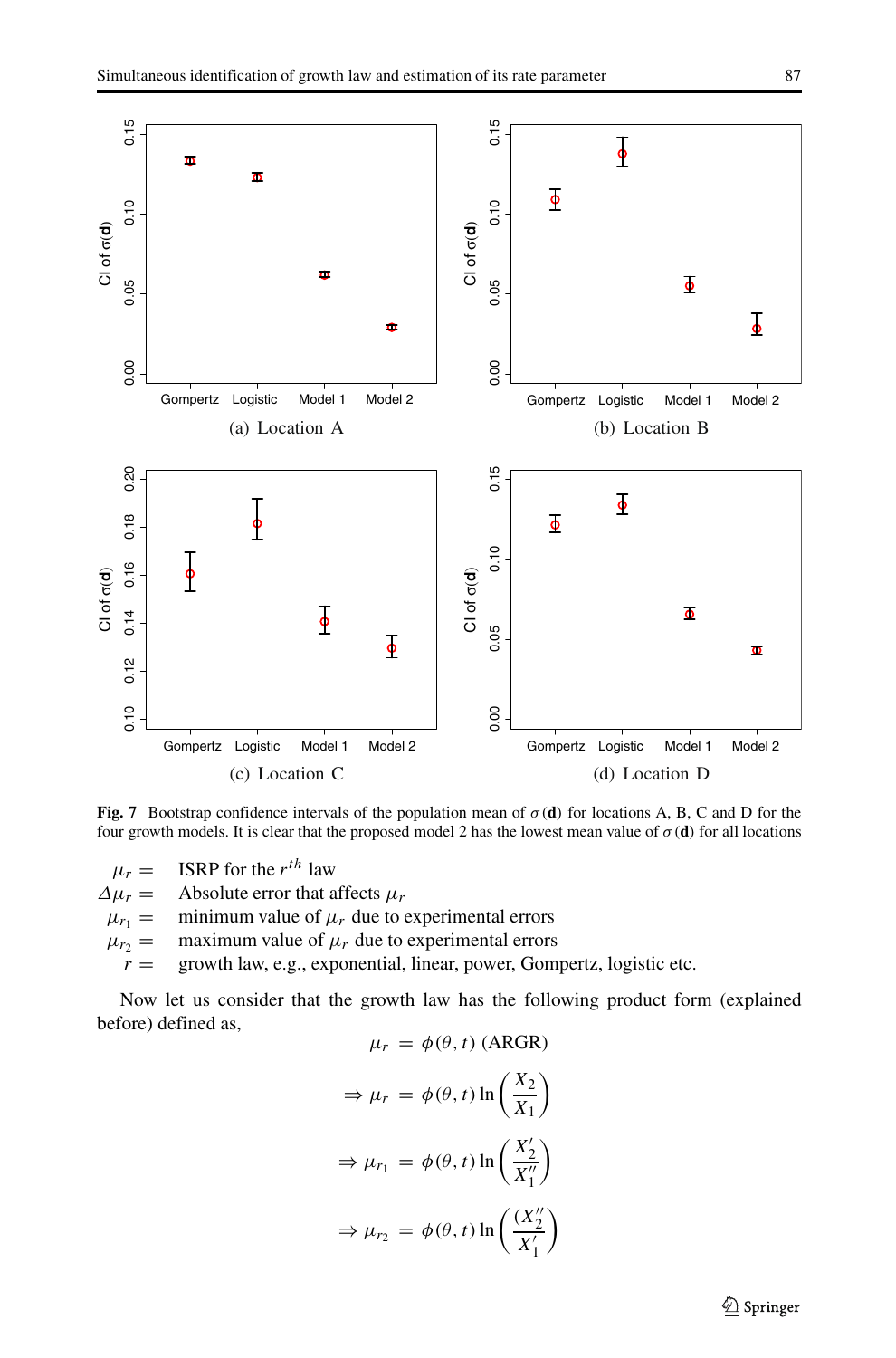Following [\[53\]](#page-24-21) let us define,

$$
\bar{\mu}_r = (\mu_{r_1} + \mu_{r_2})/2
$$
\n
$$
\Rightarrow \text{Absolute error} = \Delta \mu_r
$$
\n
$$
\Rightarrow \bar{\mu}_r - \mu_{r_1} = \mu_{r_2} - \bar{\mu}_r = (\mu_{r_2} - \mu_{r_1})/2
$$

Then putting  $X'_1 = X_1(1-\alpha)$ ,  $X''_1 = X_1(1+\alpha)$ ,  $X'_2 = X_1(1-\beta)$ ,  $X''_2 = X_1(1+\beta)$ , we can estimate the absolute error affecting the ISRP for various growth laws that is summarized in Table [4.](#page-17-0) To compare the sensitiveness of ISRP under measurement errors for various growth laws, we have the following theorem,

**Theorem 1** *Let ζ denote the class of growth laws consisting of linear, exponential, Gompertz, logistic and power. The absolute error affecting ISRP in ζ is minimum for the exponential except the linear, i.e.,*

- *1. Δμe < Δμ*∗*, e represents exponential and* ∗ *represents power(p), Gompertz(g) and logistic(lc).*
- *2.*  $Δ\mu_e = Δ\mu_l$  *if*  $(α = β = 1)$
- *3. Δμe > Δμl, l represents linear*
	- *(a)*  $\frac{X_2}{X_1} > 1 > \frac{\alpha}{\beta}$ <br>*(b)*  $\frac{\alpha}{\beta} > \frac{X_2}{X_1} > 1$
	-
	- $(c)$   $\frac{X_2}{X_1} > \frac{\alpha}{\beta} > 1$

| Laws        | Absolute Errors $(\Delta \mu)$                                                                                                                                                                                                                                                                                                                                                                  |
|-------------|-------------------------------------------------------------------------------------------------------------------------------------------------------------------------------------------------------------------------------------------------------------------------------------------------------------------------------------------------------------------------------------------------|
| Exponential | $\frac{1}{24t}$ ln $\left  \frac{(1+\alpha)(1+\beta)}{(1-\alpha)(1-\beta)} \right $                                                                                                                                                                                                                                                                                                             |
| Linear      | $\left(\frac{\alpha+\beta}{4t}\right)\left(\frac{4A_1A_2}{(X_2+X_1)^2-(X_2A-X_1\alpha)^2}\right)$                                                                                                                                                                                                                                                                                               |
| Power       | $\frac{1}{2\ln\left(\frac{1+a(t_1+\Delta t)}{1+a(t_1+\Delta t)}\right)}\ln\left[\frac{(1+\alpha)(1+\beta)}{(1-\alpha)(1-\beta)}\right]$                                                                                                                                                                                                                                                         |
| Gompertz    | $\frac{ce^{ct_2}}{2(e^{c\Delta t}-1)}\ln\left[\frac{(1+\alpha)(1+\beta)}{(1-\alpha)(1-\beta)}\right]$                                                                                                                                                                                                                                                                                           |
|             | General Logistic $\frac{1}{2\Delta t}$ ln $\left[\frac{\left(a^{\frac{1}{d}} - (X_1(1-\alpha))^{\frac{1}{d}}\right)\left(a^{\frac{1}{d}} - (X_2(1-\beta))^{\frac{1}{d}}\right)}{\left(a^{\frac{1}{d}} - (X_1(1+\alpha))^{\frac{1}{d}}\right)\left(a^{\frac{1}{d}} - (X_2(1+\beta))^{\frac{1}{d}}\right)} + \frac{1}{2\Delta t} \ln\left[\frac{(1+\alpha)(1+\beta)}{(1-\alpha)(1-\beta)}\right]$ |
| Logistic    | $\frac{1}{2\Delta t} \ln \left  \frac{(a - X_1(1 - \alpha))(a - X_2(1 - \beta))}{(a - X_1(1 + \alpha))(a - X_2(1 + \beta))} \right  + \frac{1}{2\Delta t} \ln \left  \frac{(1 + \alpha)(1 + \beta)}{(1 - \alpha)(1 - \beta)} \right $                                                                                                                                                           |
|             |                                                                                                                                                                                                                                                                                                                                                                                                 |

<span id="page-17-0"></span>**Table 4** Absolute errors affecting the ISRP for different growth laws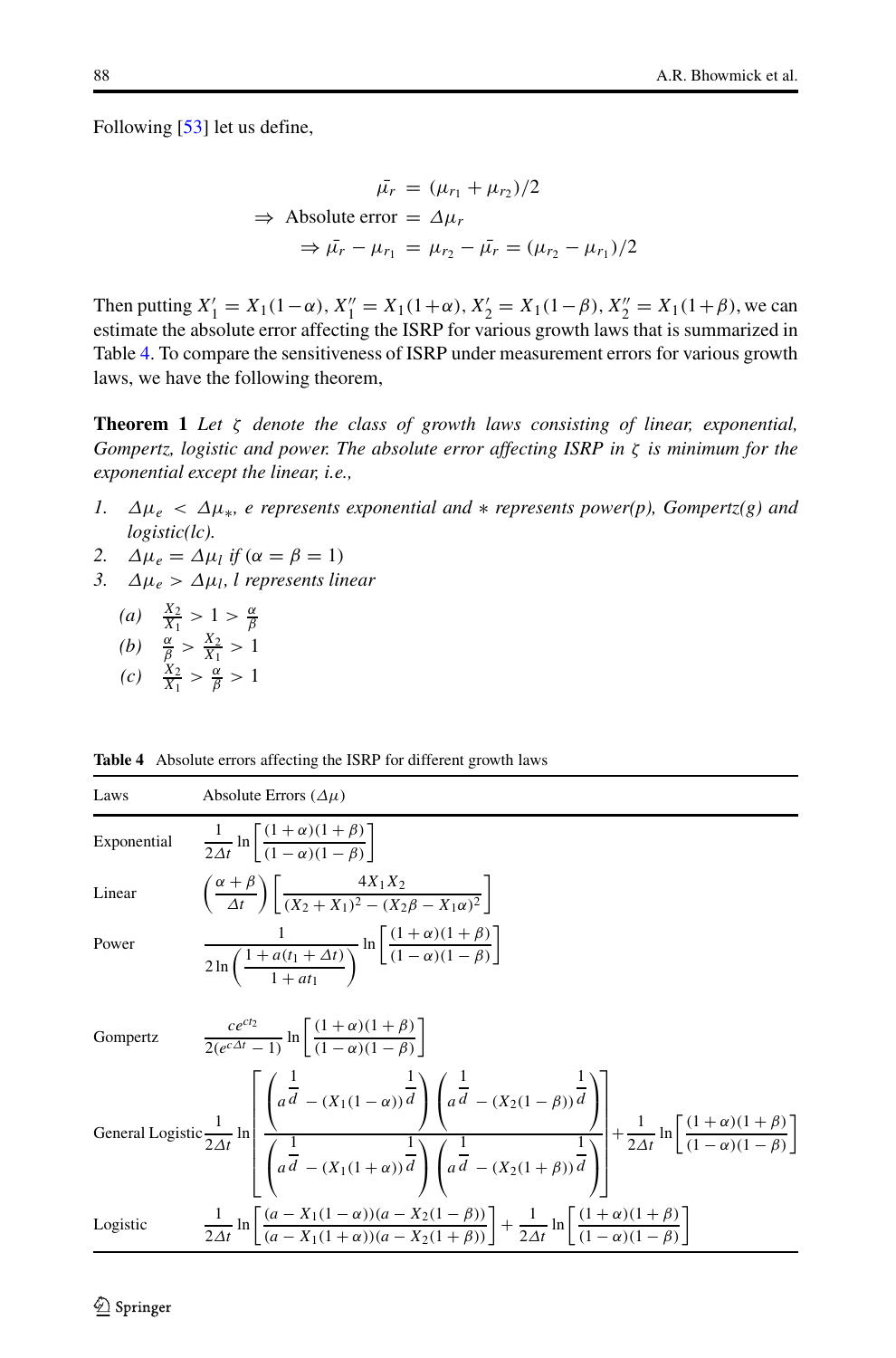<span id="page-18-0"></span>

**Fig. 8** Absolute error affecting the ISRP for (**a**) exponential, (**b**) linear and (**c**) Gompertz growth laws with respect to relative errors *α* and *β*

4. 
$$
\Delta \mu_e > \Delta \mu_l
$$
 if  $1/2 \le m < 1$  and  $n \ge 2$ , where,  
\n
$$
\frac{\Delta \mu_l}{\Delta \mu_e} = \left[ \frac{2(\alpha + \beta)}{\ln \left( \frac{(1 + \alpha)(1 + \beta)}{(1 - \alpha)(1 - \beta)} \right)} \right] \left[ \frac{(X_2 + X_1)^2 - (X_2 - X_1)^2}{(X_2 + X_1)^2 - (X_2\beta - X_1\alpha)^2} \right] = m.n
$$

*Proof* A sketch of the proof is given in Appendix [B.](#page-21-1)

Theorem 1 shows that, for any set of growth data of interest (in the class  $\zeta$ ), the absolute error affecting the ISRP for exponential growth law is less than that for other laws, whatever the relative error  $\alpha$  and  $\beta$  may be. So when the underlying model is exponential and linear, the chance of wrong identification is minimal in comparison to the other laws in  $\zeta$ , through the extended ISRP metric. The effect on the absolute error for different levels of relative errors  $\alpha$  and  $\beta$  is depicted in Fig. [8](#page-18-0) for exponential, linear and Gompertz growth laws.

 $\Box$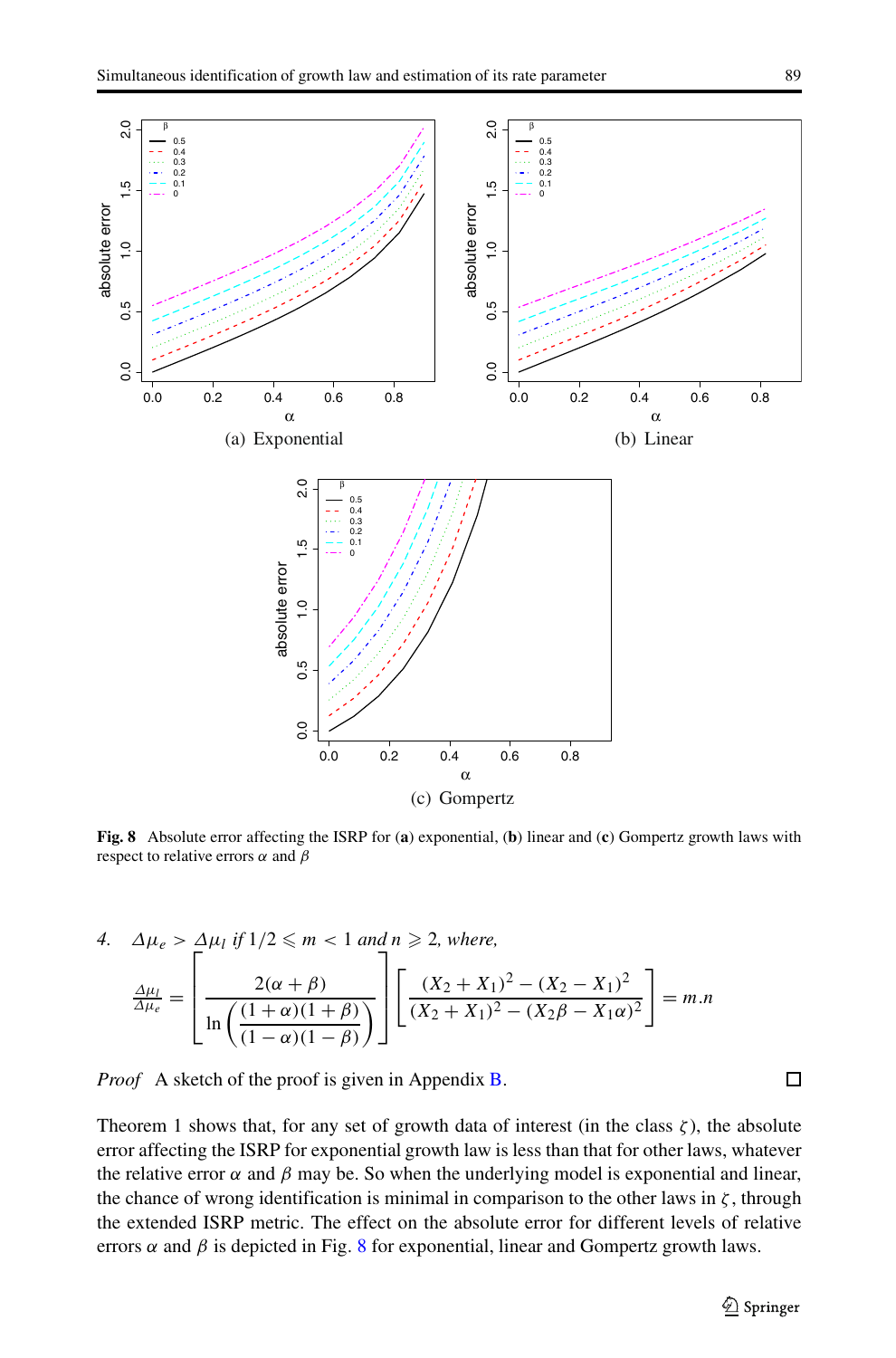# <span id="page-19-0"></span>**7 Discussion**

A long history of literature is available on analyzing data using growth curve models and several advanced statistical methods have been developed to identify the true growth pattern (see [\[9,](#page-23-8) [54](#page-24-22)[–59\]](#page-24-23)). Although our scrutiny on model based ISRP looks fairly simple, we observe some important utilities (explained below) that may be employed as a model selection criterion, which are simple to implement with a powerful signature.

#### 7.1 Utility

If the variations of the metric in different time intervals are more or less constant then it implies that the assumed underlying law is valid. So with this metric it is possible to characterize different growth laws (see illustrative example).

Along with the detection of the best fitting model for a given data set, this metric can indicate where the growth rate is erratic and unusual in the entire growth process. Such behaviors will, in turn expose the intervals where the growth process deviates from the assumed model. Based on the selected model, the proposed estimates of RGR may work better relaxing the classical linear and exponential assumptions between two time points.

RGR has one fewer parameter than its corresponding difference equation counterpart and hence may be more useful for estimation purposes. But if the plot of RGR shows high variability it may not be suitable for selecting a set of models [\[22\]](#page-23-21). When there is substantial variability one may require to see  $\mathbb{R}^2$  in multiple regression to select the best model but a similar measure is not available for non-linear models [\[60\]](#page-24-24). Using the extended metric it may be possible to rank them by investigating the RGR profile of the corresponding growth laws. This may demonstrate a suitable model selection criterion. The model selection criterion based on ISRP estimates for a specific model depends on the deviation of ISRP from the constant rate parameter of the process.

# 7.2 Limitations

From the computation of the model based estimates of RGR, we observe that this method is biased towards a growth process measured continuously over time, i.e., the measured units grow monotonically over time from an initial size towards a maximum value. If the process is monotonic decreasing starting with an initial value greater than the maximum value, then modified estimates of RGR according to the method described here cannot be computed, for example, logistic (due to the logarithm in differences of population sizes, see Table [1\)](#page-5-0). However, this limitation arises only in logistic and generalized logistic growth functions. Also for Gompertz law, we can always estimate ISRP for a given data set but modified RGR estimates may not be obtained due to the same reason as explained.

For growth functions where the size variable is not expressible as a function of time alone, the computation of modified RGR may not be possible. Moreover, if the growth process is driven by stochastic fluctuation, then measurements taken over time may not be monotonic in nature throughout the experiment. In this case, a modified estimate of RGR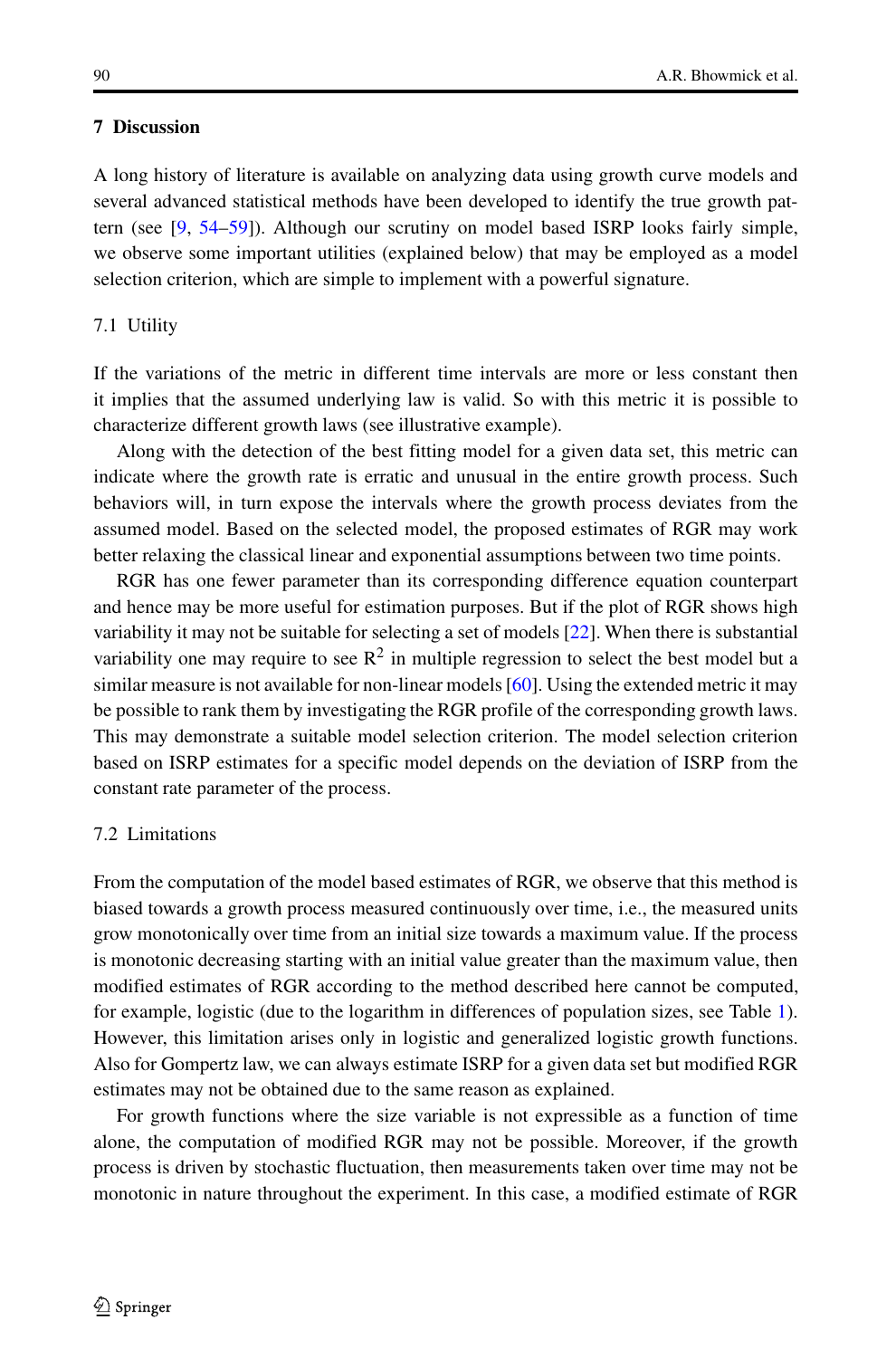may not be computed for all intervals. Although a suitable model can be selected using non-linear regression and associated goodness of fit.

#### <span id="page-20-0"></span>**8 Conclusion**

The identification of true growth law from observed data is one of the primary objectives of any growth study. Currently used ARGR metrics (linearized/ exponential) to measure the growth rate are invariant under any model. They only depend on the increment of the process. In the present work, we have proposed a metric of the growth rate that can be used to characterize the growth curve models and simultaneously provide a description on the behavior of the rate. For an exponential growth curve model, RGR is theoretically constant for all mutually exclusive and exhaustive time intervals. But, this is not the case for other more sophisticated laws where RGR is not constant (function of time /size). So, instead of RGR, some analogous quantity of RGR should be constant over time for the growth laws where RGR is a decreasing function of time. As far as we are aware, there is no literature that specifically provides a model specific estimate of RGR.

By suitably defining the ORP and ISRP we conclude that the proposed metric ISRP (with specified form) remains constant for true growth law that dictates the data being considered. Using real data sets we have illustrated this fact clearly. We have shown that, this ISRP is able to detect the time intervals where the rate is not uniform but erratic. This can help experimental scientists to detect time intervals of unusual growth that may be attributed to some fluctuations in external/ exogenous factors. The usual estimate of RGR assuming linearity or an exponential between two consecutive time points, is extended by assuming other growth models in the considered time frame. When data show proximity to a specific law then this can be treated as a more realistic and meaningful estimate of RGR.

We also observed the effect of measurement error on the metric ISRP by extending the idea from [\[53\]](#page-24-21). This may be a cautionary indication to the experimental scientists to adopt a wrong model for a given data set. The method described in the manuscript may be important in the study of growth measurements e.g., body mass, body length or length of different parts of the body, where models are sigmoid with an upper asymptote. The major purpose of a growth model with a conventional functional form is to capture the main qualitative features of the growth pattern and increase our conceptual understanding of how the actual pattern may be operating. But when models are compared with data in order to evaluate competing hypotheses about causal processes, the choice of functional forms for each process growth rate equation is an undesirable confounding factor. In such a case the behavior of ISRP can be examined to rank the model preferences among a set of competing models.

**Acknowledgments** Amiya Ranjan Bhowmick is supported by a research fellowship from the Council for Scientific and Industrial Research, Government of India. We are grateful to the editor-in-chief Dr. Rudi Podgornik and the two anonymous reviewers for their valuable comments and suggestions on the earlier version of the manuscript.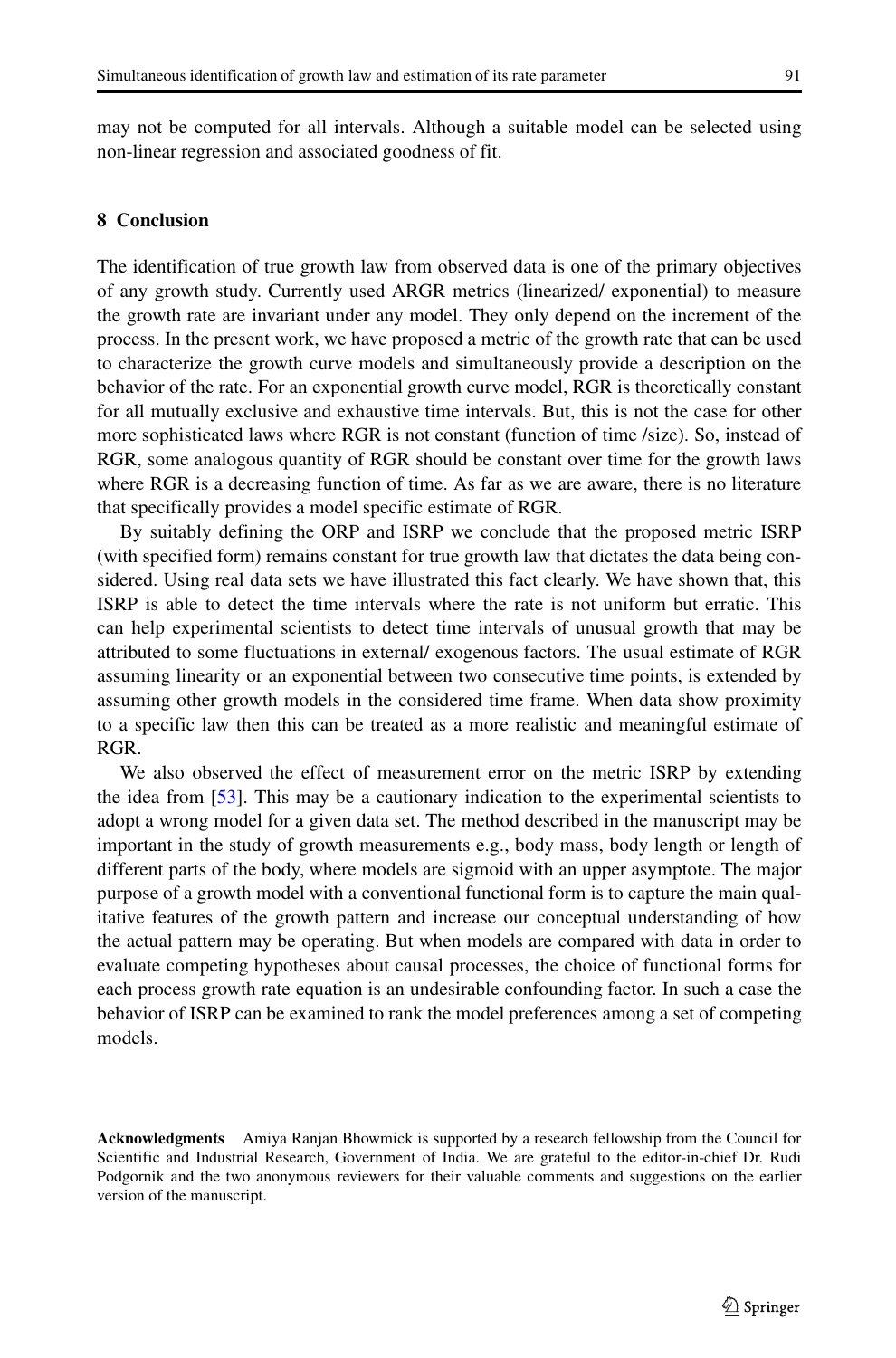#### **Appendix A: Modified estimate of RGR**

<span id="page-21-0"></span>For Gompertz law let us consider,

$$
X_{t_1} = X_0 \exp\left[\frac{b(1 - e^{-ct_1})}{c}\right]
$$

$$
X_{t_2} = X_0 \exp\left[\frac{b(1 - e^{-ct_2})}{c}\right]
$$

$$
X_{t_3} = X_0 \exp\left[\frac{b(1 - e^{-ct_3})}{c}\right]
$$

where  $t_1, t_2$  and  $t_3$  are consecutive time points. Then taking the ratio of the logarithm of  $\frac{X_{t_2}}{X_{t_1}}$ and  $\frac{X_{t_3}}{X_{t_2}}$  we obtain,  $\ln\left(\frac{X_{t_2}}{X_{t_1}}\right)$  $\int$  / ln  $\left(\frac{X_{t_3}}{X_{t_2}}\right)$ ) and this implies

$$
c = \frac{1}{\Delta t} \ln \left[ \frac{\ln(d_1)}{\ln(d_2)} \right],
$$

where  $d_1$  and  $d_2$  are defined as in Section [2.4.](#page-6-0) Now putting this estimate into the equation of  $\frac{X_{t_2}}{X_{t_1}}$ , we can get the estimate of *b*. Putting these estimates in the RGR equation for Gompertz law, which is  $be^{-ct_1}$ , we can get the ISRP. Similarly for the logistic equation, the interval estimate for RGR can be calculated.

# <span id="page-21-1"></span>**Appendix B: Proof of Theorem 1**

We have,

$$
\frac{\Delta\mu_l}{\Delta\mu_e} = \left[ \frac{2(\alpha + \beta)}{\ln \left[ \frac{(1+\alpha)(1+\beta)}{(1-\alpha)(1-\beta)} \right]} \right] \left[ \frac{(X_2 + X_1)^2 - (X_2 - X_1)^2}{(X_2 + X_1)^2 - (X_2\beta - X_1\alpha)^2} \right] = m.n
$$

**Lemma 2** *m <* 1*, always true.*

*Proof* Let,  $\psi(\beta) = \ln\left(\frac{1+\beta}{1-\beta}\right)$  $(-2\beta \Rightarrow \psi'(\beta) = \frac{2\beta^2}{1-\beta^2} > 0$  as  $0 < \beta < 1$ , which implies  $\psi(\beta)$  is an increasing function in  $\beta$ . This implies,  $\psi(\beta) > \psi(0)$  and so,

$$
\ln\left[\frac{1+\beta}{1-\beta}\right]-2\beta>0\tag{21}
$$

<span id="page-21-2"></span>Similarly,

$$
\ln\left[\frac{1+\alpha}{1-\alpha}\right] - 2\alpha > 0\tag{22}
$$

Condition (21) and (22) implies 
$$
\frac{2(\alpha + \beta)}{\ln \left[ \frac{(1 + \alpha)(1 + \beta)}{(1 - \alpha)(1 - \beta)} \right]} < 1 \Rightarrow m < 1
$$

**Lemma 3**  $X_2(1 - \beta) > X_1(1 - \alpha) \Rightarrow n < 1$ 

*Proof* 
$$
n < 1 \Rightarrow |X_2 - X_1| > |X_2\beta - X_1\alpha| \Rightarrow X_2(1 - \beta) > X_1(1 - \alpha)
$$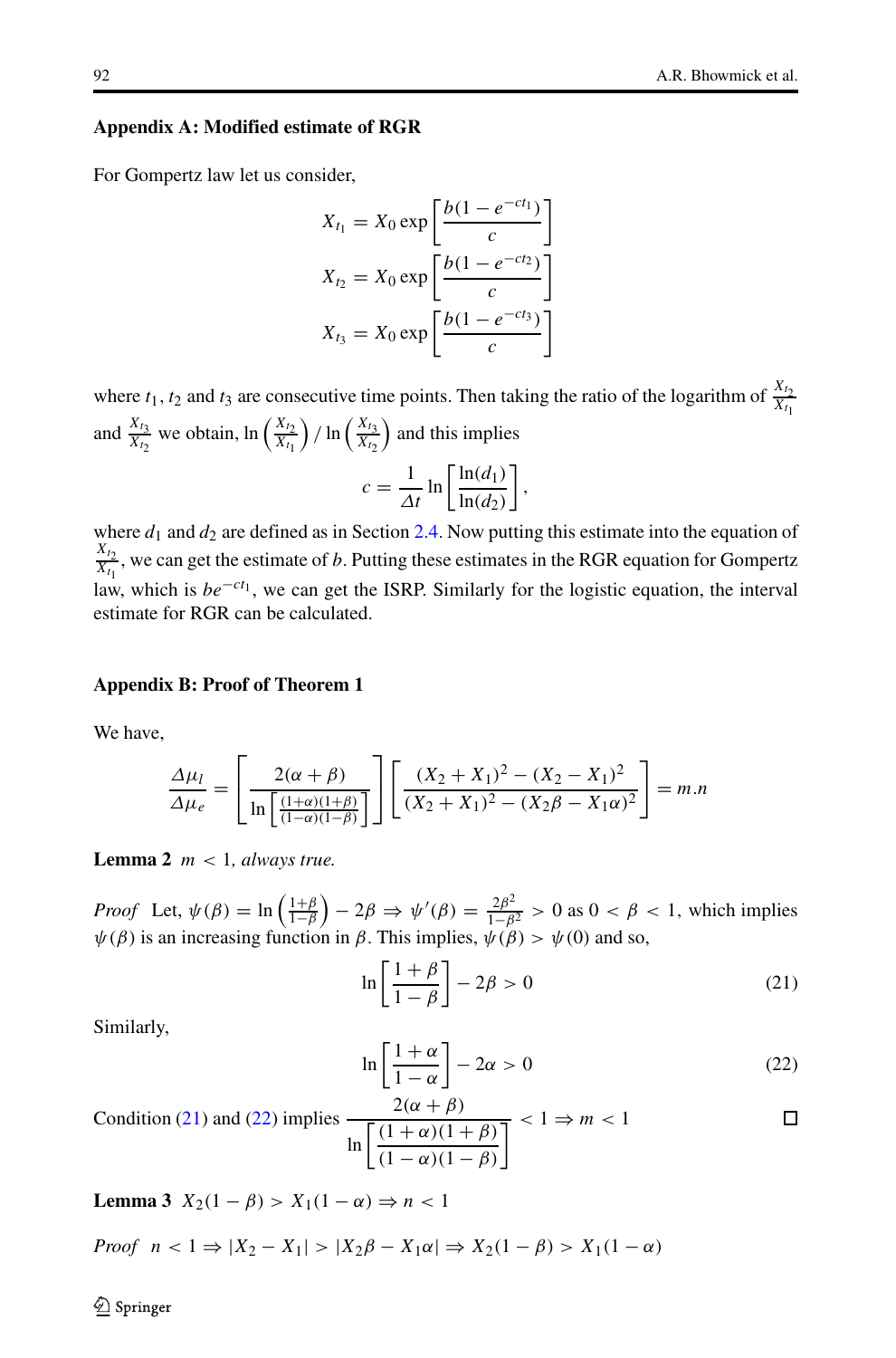Lemma 2 and Lemma 3 imply that  $Δμ_e < Δμ_l$  if  $X_2(1 - β) > X_1(1 - α)$ , i.e., if the lowest value of  $X_2$  due to experimental errors is greater than that of  $X_1$ . Let us consider the following particular cases:

1. 
$$
(\alpha = \beta = 1)
$$
  
\nThen  $n = 1 \Rightarrow \Delta \mu_e = \Delta \mu_l$   
\n2.  $\frac{X_2}{X_1} > 1 > \frac{\alpha}{\beta}$   
\n $\Rightarrow X_2(1 - \beta) > X_1(1 - \alpha) \Rightarrow \Delta \mu_e < \Delta \mu_l$   
\n3.  $\frac{\alpha}{\beta} > \frac{X_2}{X_1} > 1$   
\n $\Rightarrow X_1\alpha - X_2 > X_2\beta - X_1 \Rightarrow X_2(1 + \alpha) > X_1(1 + \beta) \Rightarrow \Delta \mu_e < \Delta \mu_l$   
\n4.  $\frac{X_2}{X_1} > \frac{\alpha}{\beta} > 1$   
\n $\Rightarrow X_2 - X_2\beta > X_1 - X_1\alpha \Rightarrow X_2(1 + \alpha) > X_1(1 + \beta) \Rightarrow \Delta \mu_e < \Delta \mu_l$  but  $\frac{1}{2} \le m \le 1$   
\nand  $n \ge 2$ , then  $\Delta \mu_e > \Delta \mu_l$ 

$$
\textbf{Lemma 4} \quad \frac{\Delta \mu_e}{\Delta \mu_p} = \frac{\ln \left( \frac{1 + a(1 + \Delta t)}{1 + at} \right)}{\Delta t} < 1
$$

*Proof* We have, 
$$
\frac{\Delta \mu_e}{\Delta \mu_p} = \frac{1}{\Delta t} \ln \left( \frac{1 + a(t_1 + \Delta t)}{1 + a t_1} \right) = \frac{1}{\Delta t} \ln \left( 1 + \frac{a t_1}{1 + a t_1} + \frac{a \Delta t}{1 + a t_1} \right)
$$
  
\n $\approx \ln \left( 1 + \frac{a t_1}{1 + a t_1} \right)$  (when  $\Delta t$  small)  $< \ln(2) < \ln(e) = 1$ 

# **Lemma 5**  $\frac{\Delta \mu_e}{\Delta \mu_g} < 1$

*Proof*  $\frac{\Delta \mu_e}{\Delta \mu_g} = \frac{\exp{(c\Delta t)} - 1}{\Delta t c \exp{(ct_2)}}$  Let,  $\lambda(c) = \exp{(c\Delta t)} - \Delta t c \exp{(ct_2)} \Rightarrow \lambda'(c) =$  $\Delta t$ [exp  $(c\Delta t) - (1 + ct_2)$  exp  $(ct_2)$ ].

Now,  $t_2 > \Delta t$  (always true)  $\Rightarrow (1 + ct_2) \exp(ct_2) > \exp(c\Delta t)$ . As  $t_2 > 0$  is always true and  $c > 0$  for Gompertz law, this implies,  $\lambda'(c) < 0 \Rightarrow \lambda(c) \downarrow c \Rightarrow \lambda(c) < \lambda(0) \Rightarrow$  $\int \exp\left(c\Delta t\right) - 1$  $\left( \frac{\Delta \mu_e}{\Delta \mu_g} < 1 \right)$  $\Box$ *Δtc* exp (*ct*<sub>2</sub>)

**Lemma 6**  $\Delta \mu_{glc} - \Delta \mu_e > 0$ 

Proof 
$$
\Delta \mu_{glc} - \Delta \mu_e = \frac{1}{2\Delta t} \ln P
$$
. To prove the lemma, we have to prove that,  $P > 1$ .  
\nWe have,  $(1 - \alpha) < (1 + \alpha) \Rightarrow (a^{\frac{1}{d}} - [X_1(1 - \alpha)]^{\frac{1}{d}}) > (a^{\frac{1}{d}} - [X_1(1 + \alpha)]^{\frac{1}{d}}) \Rightarrow$   
\n $\left( \frac{(a^{\frac{1}{d}} - [X_1(1 - \alpha)]^{\frac{1}{d}})}{(a^{\frac{1}{d}} - [X_1(1 - \alpha)]^{\frac{1}{d}})} \right) > 1$ . Similarly,  $\left( \frac{(a^{\frac{1}{d}} - [X_1(1 - \beta)]^{\frac{1}{d}})}{(a^{\frac{1}{d}} - [X_1(1 + \beta)]^{\frac{1}{d}})} \right) > 1$ . This too implies that,  
\n $P > 1$ .

Now the proof of the theorem follows easily from Lemmas 2, 3, 4, 5 and 6.

 $\Box$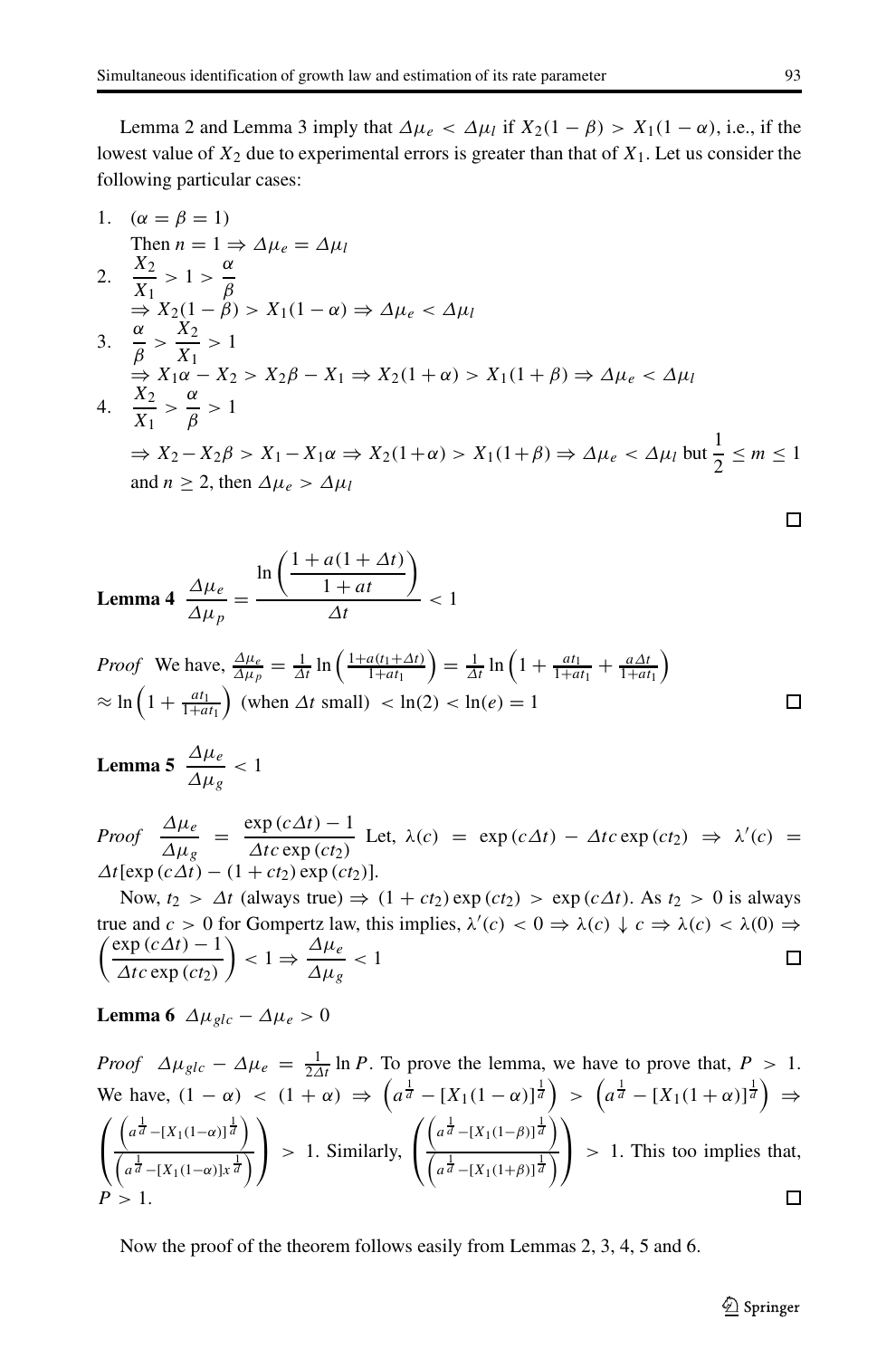#### **References**

- <span id="page-23-0"></span>1. Arzate, M.E., Heras, E.H., Ramirez, L.C.: A functionally diverse population growth model. Math. Biosci. **187**, 21–51 (2004)
- <span id="page-23-1"></span>2. Yeatts, F.R.: A growth-controlled model of the shape of a sunflower head. Math. Biosci. **187**, 205–221 (2004)
- <span id="page-23-2"></span>3. Sibly, R.M., Barker, D., Denham, M.C., Hone, J., Pagel, M.: On the regulation of populations of mammals, birds, fish, and insects. Science **309**, 607–610 (2005)
- <span id="page-23-3"></span>4. Pomerantz, M.J., Thomas, W.R., Gilpin, M.E.: Asymmetries in population growth regulated by intraspecific competition: Empirical studies and model tests. Oecologia **47**(3), 311–322 (1980)
- <span id="page-23-4"></span>5. Florio, M., Colautti, S.: A logistic growth theory of public expenditures: A study of five countries over 100 years. Public Choice **122**, 355–393 (2005)
- <span id="page-23-5"></span>6. Kozusko, F., Bajzer, Z.: Combining Gompertzian growth and cell population dynamics. Math. Biosci. **185**, 153–167 (2003)
- <span id="page-23-6"></span>7. Baranyi, J., Pin, C.: A parallel study on bacterial growth and inactivation. J. Theor. Biol. **210**, 327–336 (2001)
- <span id="page-23-7"></span>8. Fokas, N.: Growth functions, social diffusion and social change. Rev. Sociol. **13**, 5–30 (2007)
- <span id="page-23-8"></span>9. Katsanevakis, S.: Modelling fish growth: model selection, multi-model inference and model selection uncertainty. Fish. Res. **81**, 229–235 (2006)
- <span id="page-23-9"></span>10. Yin, X., Goudriaan, J., Lantinga, E.A., Vos, J., Spiertz, H.J.: A flexible sigmoid function of determine growth. Ann. Bot. **91**, 361–371 (2003)
- <span id="page-23-10"></span>11. Bajzer, Z., Carr, T., Josic, K., Russell, S., Dingli, D.: Modeling of cancer virotherapy with recombinant measles viruses. J. Theor. Biol. **252**(1), 109–122 (2008)
- <span id="page-23-11"></span>12. Day, T., Taylor, P.D.: Von Bertalanffy's growth equation should not be used to model age and size at maturity. Am. Nat. **149**(2), 381–393 (1997)
- <span id="page-23-12"></span>13. Knight, W.: Asymptotic growth: an example of nonsense disguised as mathematics. J. Fish. Res. Board Can. **25**, 1303–1307 (1968)
- <span id="page-23-13"></span>14. Kimura. D.K.: Testing nonlinear regression parameters under heteroscedastic, normally distributed errors. Biometrics **46**, 697–708 (1990)
- <span id="page-23-14"></span>15. Kirkwood, G.P.: Estimation of von Bertalanffy growth curve parameters using both length increment and age-length data. Can. J. Fish. Aquat. Sci. **40**, 1405–1411 (1983)
- <span id="page-23-15"></span>16. Essington, T.E., Kitchell, J.F., Walters, C.J.: The von Bertalanffy growth function, bioenergentics, and the consumption rates of fish. Can. J. Fish. Aquat. Sci. **58**, 2129–2138 (2001)
- <span id="page-23-16"></span>17. de Valdar. H.P.: Density-dependence as a size-independent regulatory mechanism. J. Theor. Biol. **238**, 245–256 (2006)
- <span id="page-23-17"></span>18. Tjørve, E., Tjørve, K.M.C.: A unified approach to the Richards-model family for use in growth analyses: Why we need only two model forms. J. Theor. Biol. **267**, 417–425 (2010)
- <span id="page-23-18"></span>19. Kozusko, F., Bourdeau, M.: A unified model of sigmoid tumour growth based on cell proliferation and quiescence. Cell Prolif. **40**, 824–834 (2007)
- <span id="page-23-19"></span>20. Kozusko, F., Bourdeau, M.: Trans-theta logistics: A new family of population growth sigmoid functions. Acta Biotheor. **59**, 273–289 (2011)
- <span id="page-23-20"></span>21. Imperial College NERC Centre for Population Biology: The Global Population Dynamics Database Version 2 (2010). <http://www.sw.ic.ac.uk/cpb/cpb/gpdd.html>
- <span id="page-23-21"></span>22. Eberhardt, L.L., Breiwick, J.M., Demaster, D.P.: Analyzing population growth curves. Oikos **117**, 1240– 1246 (2008)
- <span id="page-23-22"></span>23. Clark, F., Brook, B.W., Delean, S., Akcakaya, H.R., Bradshaw, C.J.A.: The theta-logistic is unreliable for modeling most census data. Methods Ecol. Evol. **1**, 253–262 (2010)
- <span id="page-23-23"></span>24. Knape, J., de Valpine, P.: Are patterns of density dependence in the global population dynamics database driven by uncertainty about population abundance? Ecol. Lett. **15**, 17–23 (2012)
- <span id="page-23-24"></span>25. Cameron, T.C., Benton, T.G.: Stage-structured harvesting and its effects: an empirical investigation using soil mites. J. Anim. Ecol. **73**, 996–1006 (2004)
- <span id="page-23-25"></span>26. Sæther, B.-E., Engen, S., Matthysen, E.: Demographic characteristics and population dynamical patterns of solitary birds. Science **295**, 2070–2073 (2002)
- <span id="page-23-26"></span>27. Caughley, G., Sinclair, A.R.E.: Wildlife Ecology and Management. Blackwell Scientific, Boston, MA (1994)
- <span id="page-23-27"></span>28. Philippi, T.E., Carpenter, M.P., Case, T.J., Gilpin, M.E.: Drosophila population dynamics: chaos and extinction. Ecology **68**, 154–159 (1987)
- <span id="page-23-28"></span>29. Anderson, R.M., May, R.M.: Infectious Diseases of Humans: Dynamics and Control. Oxford University Press, Oxford (1991)